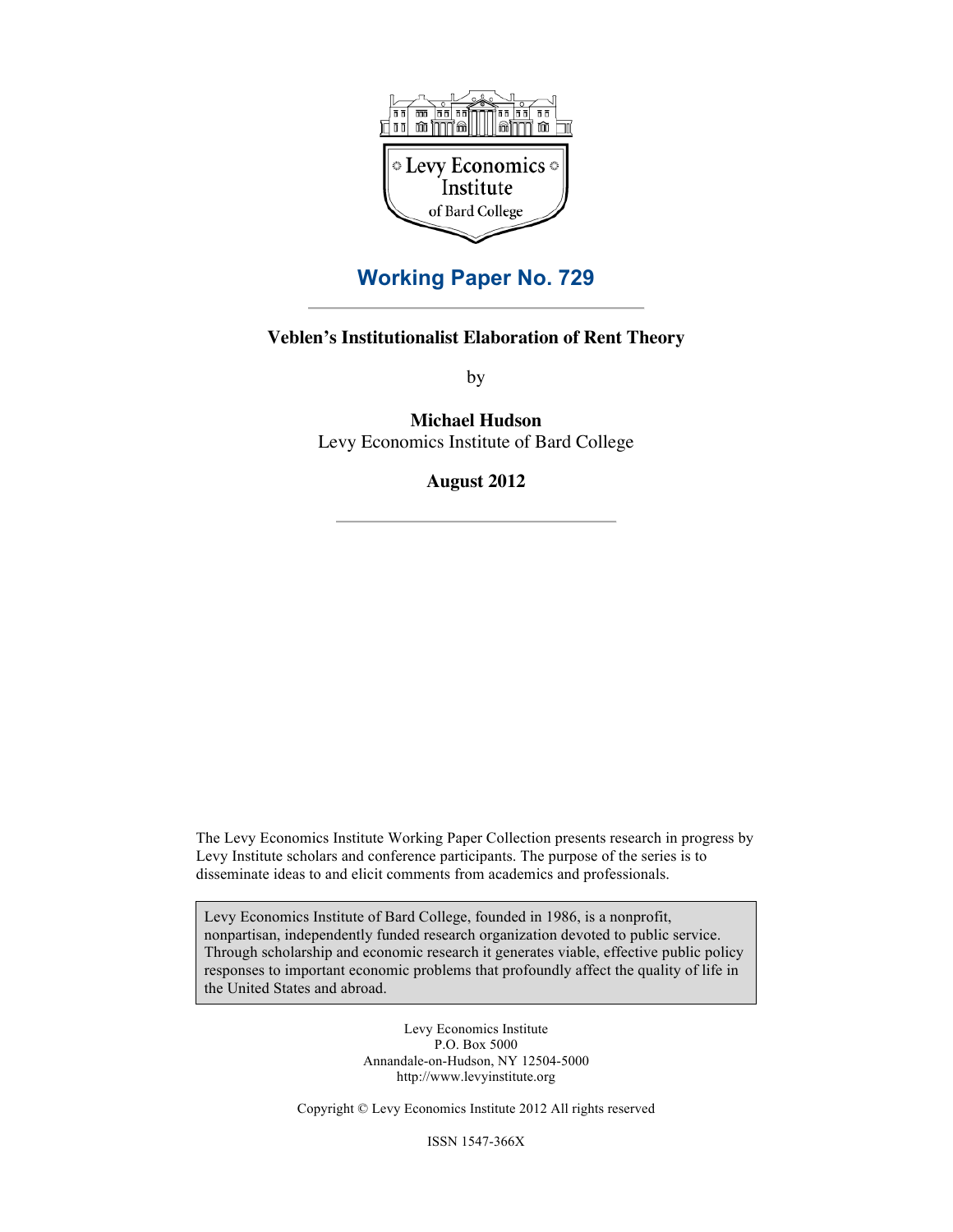#### **ABSTRACT**

As the heirs to classical political economy and the German historical school, the American institutionalists retained rent theory and its corollary idea of unearned income. More than any other institutionalist, Thorstein Veblen emphasized the dynamics of banks financing real estate speculation and Wall Street maneuvering to organize monopolies and trusts. Yet despite the popularity of his writings with the reading public, his contribution has remained isolated from the academic mainstream, and he did not leave behind a "school."

 Veblen criticized academic economists for having fallen subject to "trained incapacity" as a result of being turned into factotums to defend rentier interests. Business schools were painting an unrealistic happy-face picture of the economy, teaching financial techniques but leaving out of account the need to reform the economy's practices and institutions.

 In emphasizing how financial "predation" was hijacking the economy's technological potential, Veblen's vision was as materialist and culturally broad as that of the Marxists, and as dismissive of the status quo. Technological innovation was reducing costs but breeding monopolies as the finance, insurance, and real estate (FIRE) sectors joined forces to create a financial symbiosis cemented by political-insider dealings—and a trivialization of economic theory as it seeks to avoid dealing with society's failure to achieve its technological potential. The fruits of rising productivity were used to finance robber barons who had no better use of their wealth than to reduce great artworks to the status of ownership trophies and achieve leisure-class status by funding business schools and colleges to promote a self-congratulatory but deceptive portrayal of their wealth-grabbing behavior.

**Keywords:** History of Economic Thought; Institutionalism; FIRE Sector; Financialization

**JEL Classifications:** B15, G02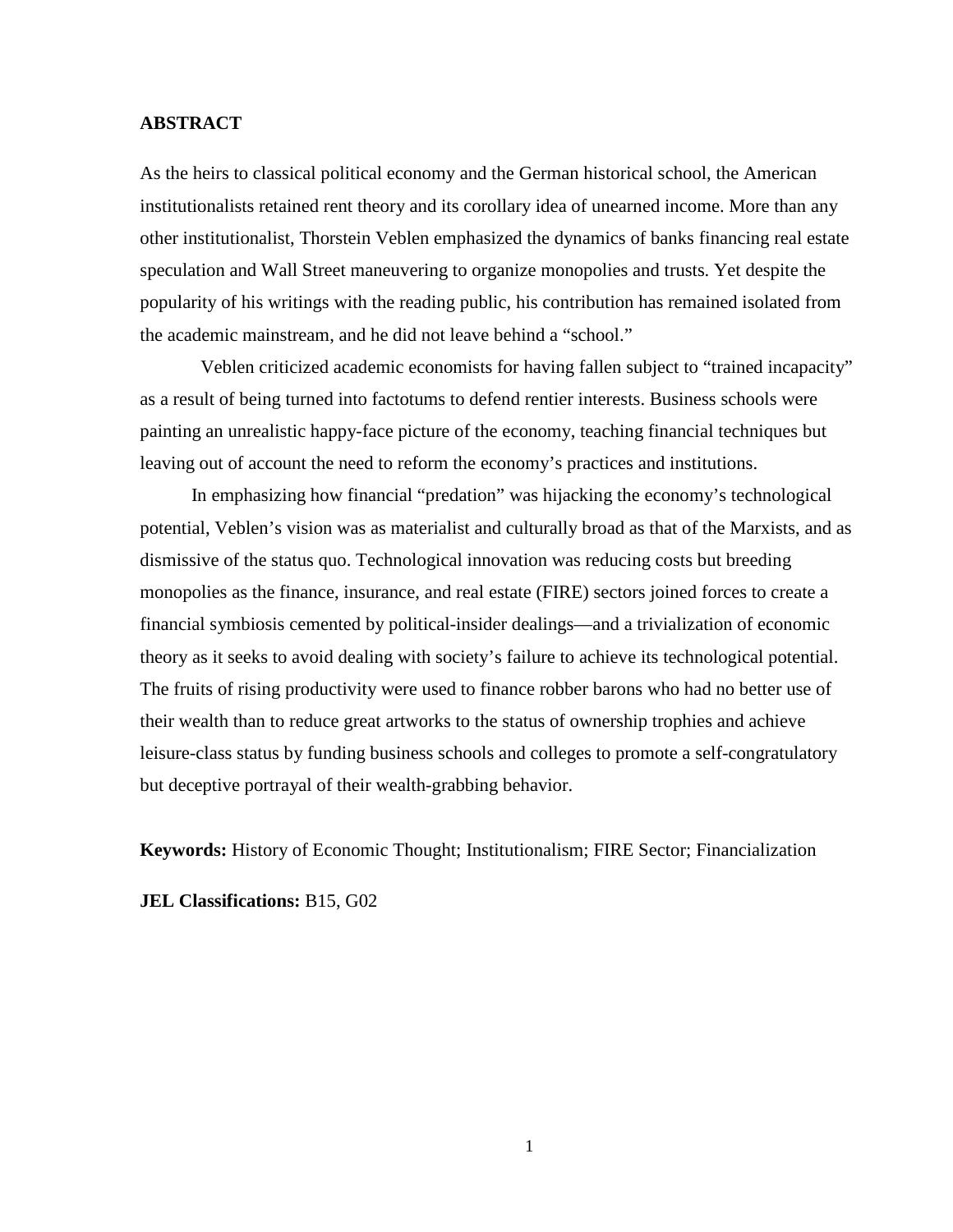#### **INTRODUCTION**

Simon Patten recalled in 1912 that his generation of American economists—most of whom studied in Germany in the 1870s—were taught that John Stuart Mill's 1848 *Principles of Political Economy* was the high-water mark of classical thought. However, Mill's reformist philosophy turned out to be "not a goal but a half-way house" toward the Progressive Era's reforms. Mill was "a thinker becoming a socialist without seeing what the change really meant," Patten concluded. "The Nineteenth Century epoch ends not with the theories of Mill but with the more logical systems of Karl Marx and Henry George" (Patten [[1](#page-2-0)912] 1924).<sup>1</sup> But the classical approach to political economy continued to evolve, above all through Thorstein Veblen.

Like Marx and George, Veblen's ideas threatened what he called the "vested interests." What made his analysis so disturbing was what he retained from the past. Classical political economy had used the labor theory of value to isolate the elements of price that had no counterpart in necessary costs of production. Economic rent—the excess of price over this "real cost"—is unearned income. It is an overhead charge for access to land, minerals or other natural resources, bank credit, or other basic needs that are monopolized.

This concept of unearned income as an unnecessary element of price led Veblen to focus on what now is called financial engineering, speculation, and debt leveraging. The perception that a rising proportion of income and wealth is an unearned "free lunch" formed the take-off point for Veblen to put real estate and financial scheming at the center of his analysis at a time when mainstream economists were dropping these areas of concern.

Veblen's exclusion from today's curriculum is part of the reaction against classical political economy's program of social reform. By the time he began to publish in the 1890s, academic economics was in the throes of a counter-revolution sponsored by large landholders, bankers, and monopolists denying that there was any such thing as unearned income.<sup>[2](#page-2-1)</sup> The new post-classical mainstream accepted existing property rights and privileges as a "given." In contrast to Veblen's argument that the economy was all about organizing predatory schemes, this approach culminated in Milton Friedman's Chicago School defense, the pro-rentier argument: "There is no such thing as a free lunch."

 $<sup>1</sup>$  See, also, Patten (1899, p. 339).</sup>

<span id="page-2-1"></span><span id="page-2-0"></span><sup>&</sup>lt;sup>2</sup> On the tendency of post-classical economics to reject the idea of unearned income, see Patten (1891). I discuss this doctrinal shift in Hudson (2011).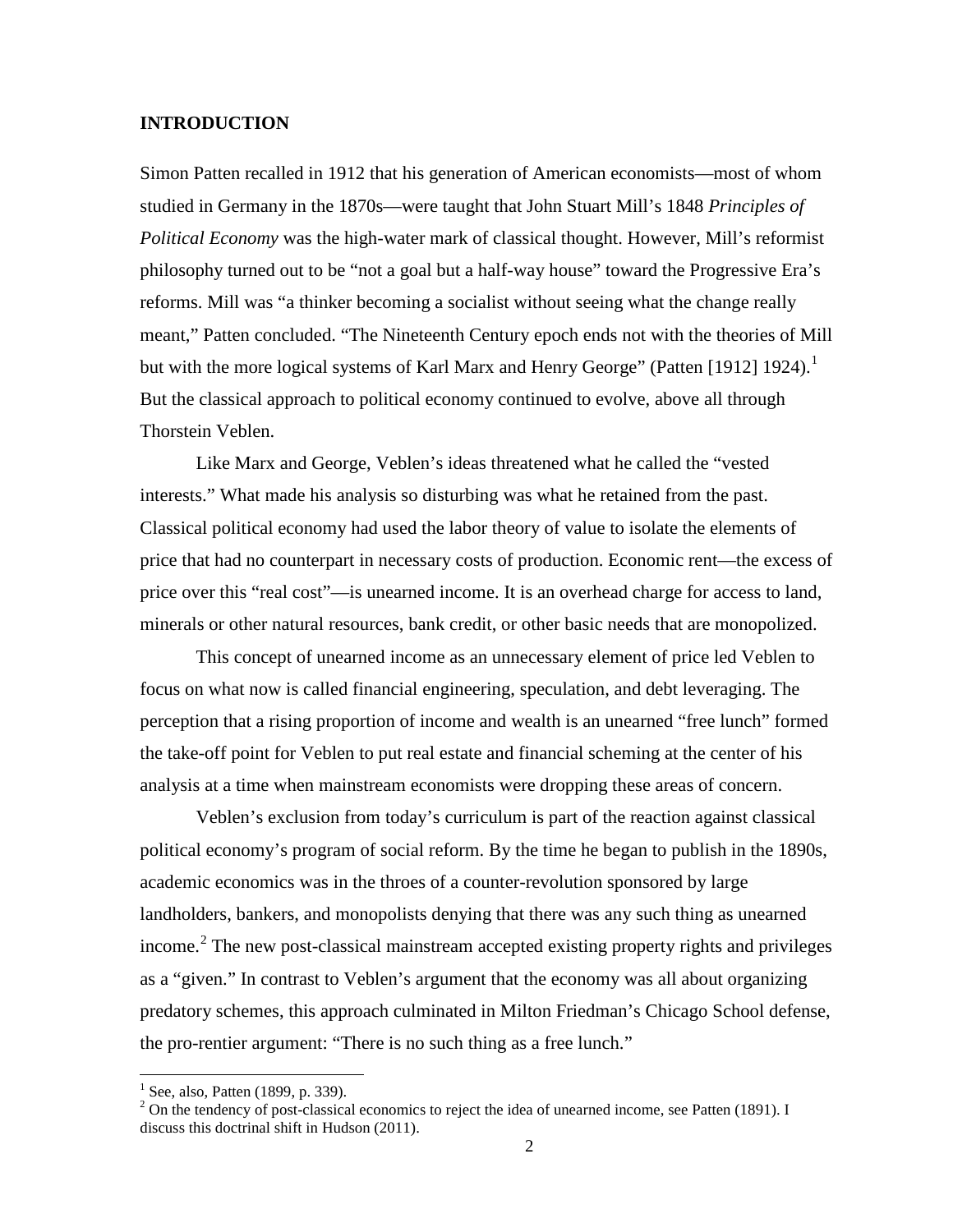This blunt denial rejected the preceding three centuries of classical value and price theory, along with its policy conclusions promoting taxation of land and other natural endowments, and financial reform. Dropped from view was rentier overhead in the form of predatory and unproductive forms of wealth seeking. The post-classical mainstream treats all income as "earned," including that of rentier*s*. Lacking the classical concepts of unproductive labor, credit or investment, today's textbooks describe income as a reward for one's contribution to production, and wealth as being "saved up" as a result of someone's productive investment effort, not as an unearned or predatory free lunch.

This shift in theory has shaped the seemingly empirical National Income and Product Accounts to indulge in a circular reasoning that treats recipients of rent and interest as providing a service, an economic contribution equal to whatever rentier*s* receive as "earnings." There are no categories for unearned income or speculative asset-price gains.

Veblen described the largest sectors of the economy where quick fortunes were made as being all about organizing rent-seeking opportunities to obtain income without real cost. He viewed psychological utility as social in character. In contrast to food or other satiable bodily needs characterized by diminishing marginal utility—e.g., from eating food and becoming satiated—his concept of conspicuous consumption emphasized the insatiable drives to raise one's social status.

The desire for consumer goods was characterized by fads for the priciest goods as trophies of one's wealth. The result was mercenary vulgarity. Wealthy Babbitts turning culture into an arena for shifting fashion to impress others. The largest factor defining status was the neighborhood where one's home was located. Housing was not simply a basic living space "use value." It established one's position in society, duly enhanced by civic boosterism, public subsidy, and infrastructure spending.

To deal with these issues and preserve the critique of rentier income, speculation and insider dealing, Veblen helped lead economics into the new discipline of sociology.

#### **THE CENTRAL ROLE OF REAL ESTATE**

As the economy's largest asset, real estate was the great popular arena in which to seek speculative gains. Nowhere was this more visible than in small towns, which Veblen found to have had "a greater part than any other in shaping public sentiment and giving character to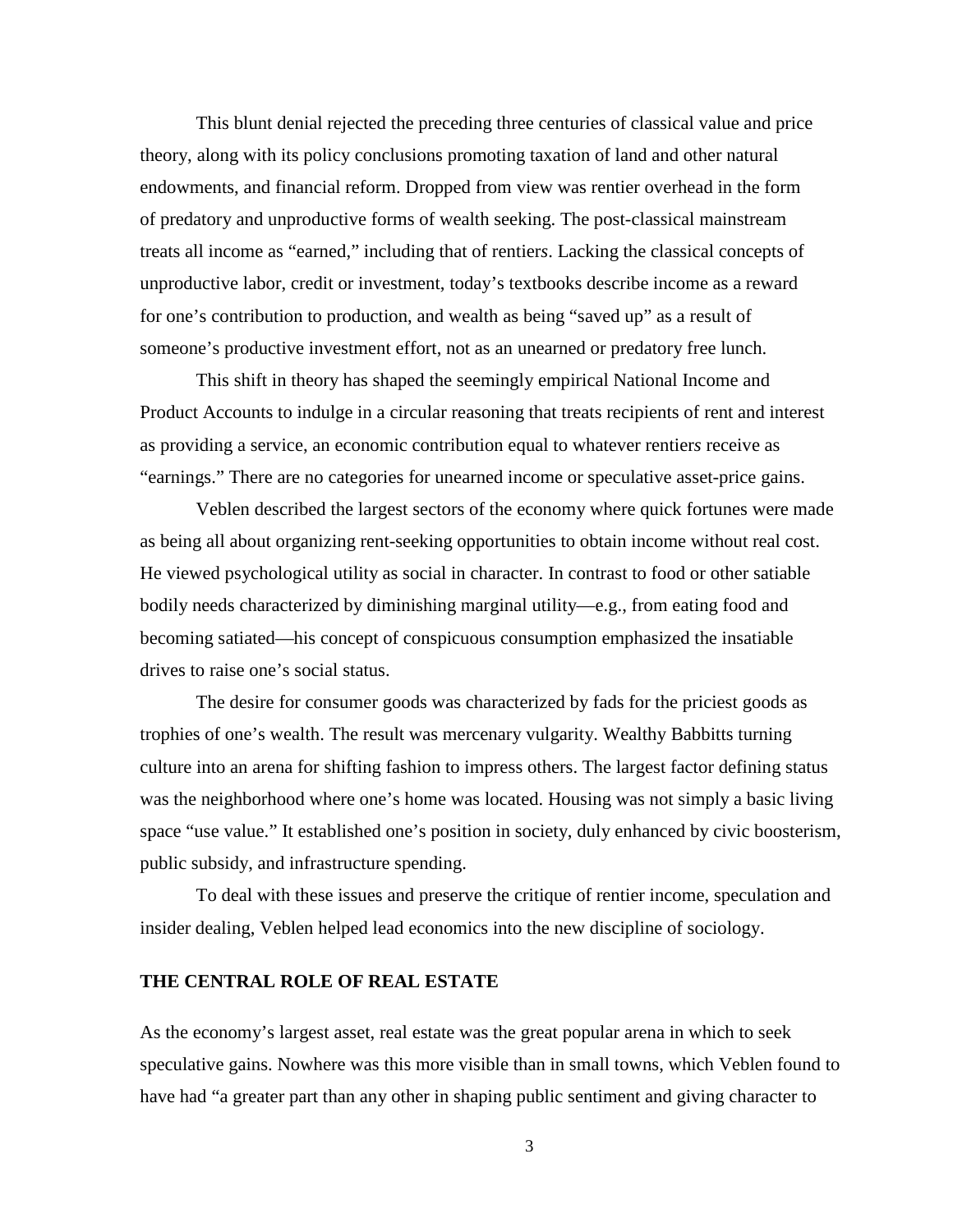American culture" (Veblen 1923, p. 142ff.). The country town was basically a project to puff up real estate prices.

Its name may be Spoon River or Gopher Prairie, or it may be Emporia or Centralia or Columbia. The pattern is substantially the same, and is repeated several thousand times with a faithful perfection which argues that there is no help for it …

The location of any given town has commonly been determined by collusion between 'interested parties' with a view to speculation in real estate, and it continues through its life-history (hitherto) to be managed as a real estate "proposition." Its municipal affairs, its civic pride, its community interest, converge upon its real-estate values, which are invariably of a speculative character, and which all its loyal citizens are intent on "booming" and "boosting,"—that is to say, lifting still farther off the level of actual ground-values as measured by the uses to which the ground is turned. Seldom do the current (speculative) values of the town's real estate exceed the use-value of it by less than 100 per cent.; and never do they exceed the actual values by less than 200 per cent., as shown by the estimates of the tax assessor; nor do the loyal citizens ever cease their endeavours to lift the speculative values to something still farther out of touch with the material facts. A country town which does not answer to these specifications is "a dead one," one that has failed to "make good," and need not be counted with, except as a warning to the unwary "boomer." (Ibid.)

Describing real estate as being "the great American game," Veblen focused on how future prices were enhanced over present values by advertising and promotion. "Real estate is an enterprise in 'futures,' designed to get something for nothing from the unwary, of whom it is believed by experienced persons that 'there is one born every minute.'" Farmers and other rural families from the surrounding lands look "forward to the time when the community's advancing needs will enable them to realise on the inflated values of their real estate," that is, find a sucker "to take them at their word and become their debtors in the amount which they say their real estate is worth." The entire operation, from individual properties to the town as a whole, is "an enterprise in salesmanship," with collusion being the rule. $3$ 

Retailers in small towns collude to exploit farmers, a practice broken by the spread of mail order catalogues. But monopoly power is achieved most rigorously in local banking. Most loans are for mortgages to inflate land prices. "And the banker is under the necessity—'inner necessity,' as the Hegelians say—of getting all he can and securing himself against all risk, at the

<span id="page-4-0"></span><sup>&</sup>lt;sup>3</sup> Other contemporaries described how the great American real estate fortunes were obtained by fraud and insider dealing. Myers (1907) focused on John Jacob Astor in New York and the land that Trinity Church vestrymen gave themselves, and how Leland Stanford and his California gang in Congress obtained land grants for their railroads. Frank Norris's 1901 novel *The Octopus* described the railroads' exploitation of California.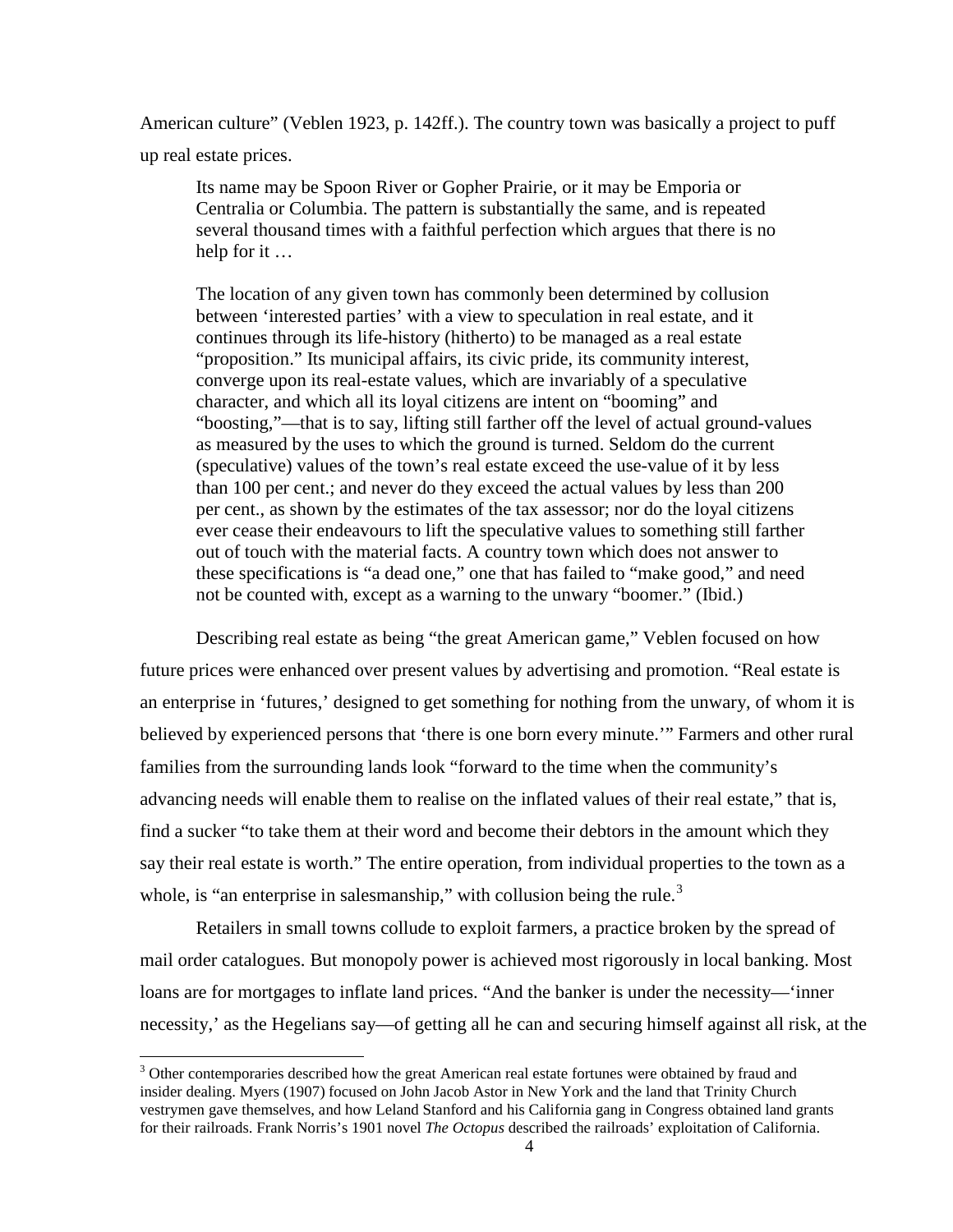cost of any whom it may concern, by such charges and stipulations as will insure his net gain in any event."

Land prices were rising in larger cities as a result of overall prosperity and the easier availability of mortgage financing, while public spending on roads, subway and bus systems, parks, museums, and other prestigious activities were organized to enhance neighborhood values. $4$ 

### **VEBLEN'S CONTEXT IN THE AMERICAN SCHOOL OF POLITICAL ECONOMY AND INSTITUTIONALISM**

Veblen wrote in the tradition of the self-described American School of economists. Focusing on technology and the rising productivity of labor and energy-driven capital, its members developed an alternative to Ricardian doctrine.<sup>[5](#page-5-1)</sup> Describing diminishing returns and British class antagonisms as a special case, they focused on increasing returns as the universal wave of the future. I attribute the failure of most historians of economic thought to relate Veblen to this school (or even to acknowledge its existence) to its protectionist policy conclusions.

Liberal historians such as Joseph Dorfman have dismissed this school for describing the United States as an "exception" to the British rule. But the opposite is more accurate. Patten accused British political economy of assuming universal validity for peculiarly British institutions and practices, above all by identifying wages, rent, and profits with particular social classes, advocating universal free trade and assuming that all public spending was overhead (as in war spending), not capital investment in infrastructure. The result was that Britain was behind the times, holding on to an intolerantly "monist" (one size fits all) outlook. Patten urged an "economic pluralism" that followed the German historical school—which became known as institutionalism in the United States—in recognizing that economies were organized in a wide variety of ways. (Patten [1912] 1924, p. 278f.)

From Patten to Veblen, critics of rentier*s* were so diverse that it would be misleading to refer to them as a "school" as such. Their common denominator was a focus on unearned income and exploitation, which required government policy to reform. Their analytic scope encompassed social institutions, legal and tax systems, educational and public policy

<span id="page-5-0"></span> $4$  Fitch (1996) analyzed how real estate elites planned the gentrification of New York City's real estate over the 20<sup>th</sup> century. Today, the value of New York City real estate exceeds the book value of all the plant and equipment in the United States.

<span id="page-5-1"></span> $\frac{1}{2}$  I discuss this School's contribution in Hudson (2010), which includes a review of how Dorfman misrepresented and misunderstood it.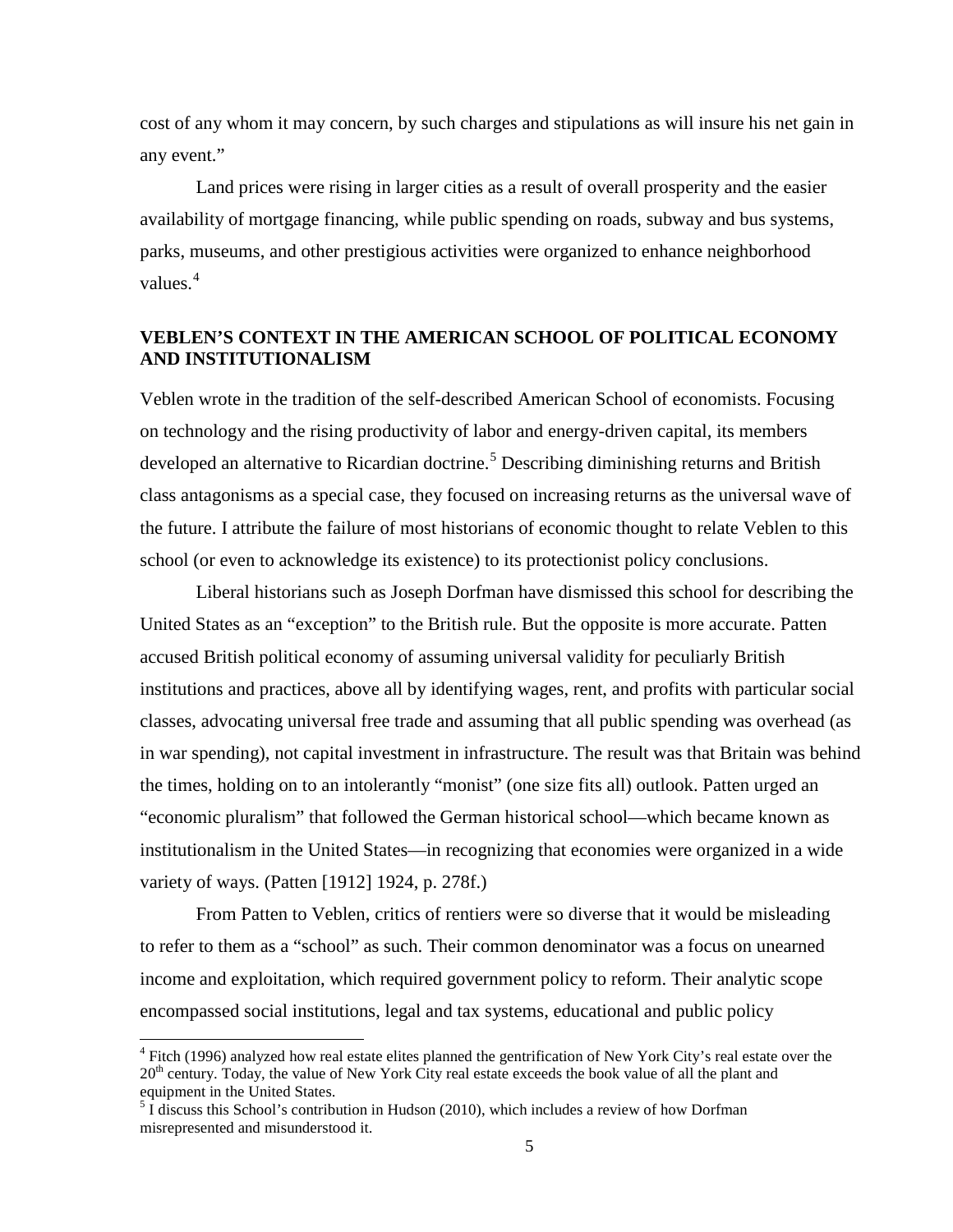priorities headed by subsidies and tariffs. The result was a more complex and also more empirical view than that which characterized the individualistic, abstract, and indeed simplistic marginal utility school that was replacing classical political economy from the 1870s onward.

Nowhere was this more the case than in land rent, natural resource rent, and monopoly rent. Ricardo described land rent as stemming from diminishing returns widening the margin between high-cost producers (who set the price of food) and low-cost landowners who received the economic rent from rising crop prices. The American School cited progress in chemical fertilizers, mechanized farm production, and the development of transport infrastructure as increasing productivity in agriculture as well as industry. Instead of fertility being "original and indestructible" as Ricardo claimed, soil chemistry and capital investment in farm equipment and public support services were turning land into capital, yielding returns in the form of profit.

The Ricardian-Malthusian "Iron Law of Wages" used a simplistic supply-and-demand analysis to imply that population growth and chronic unemployment would keep wages near subsistence levels. American economists developed an Economy of High Wages theory to explain the nation's rising wage levels. Instead of attributing high wages to the "backwoods" availability of free land, Henry Carey pointed out that unless labor was sufficiently productive to sustain higher output, industry could not afford to pay high wages. He attributed the nation's wage levels to technological progress requiring highly skilled labor to operate highproductivity capital. The result was a universal theory of progress, becoming global as higherpaid labor undersold pauper labor—thus forcing laggard countries to join the wave of progress.

Patten's idea that technology was transforming economies from a "pain" to a "pleasure" society led naturally to Veblen's idea of an "instinct of workmanship." Machines were taking over many of the drudgery tasks, freeing human labor for higher, more intellectually absorbing work. Patten and Veblen anticipated Schumpeter in viewing rent as super-profit created by the increasing returns resulting from the advance of science and technology.<sup>[6](#page-6-0)</sup> Lowering costs created opportunities for innovators to earn what Alfred Marshall termed quasi-rents—rewards

<span id="page-6-0"></span> $6$  Patten (1902, p. 139f.): "Rent is constantly being created by social progress, but in any particular form it is steadily being cut down by the increase in the power of substitution" as businessmen developed substitutes for monopolized goods and services.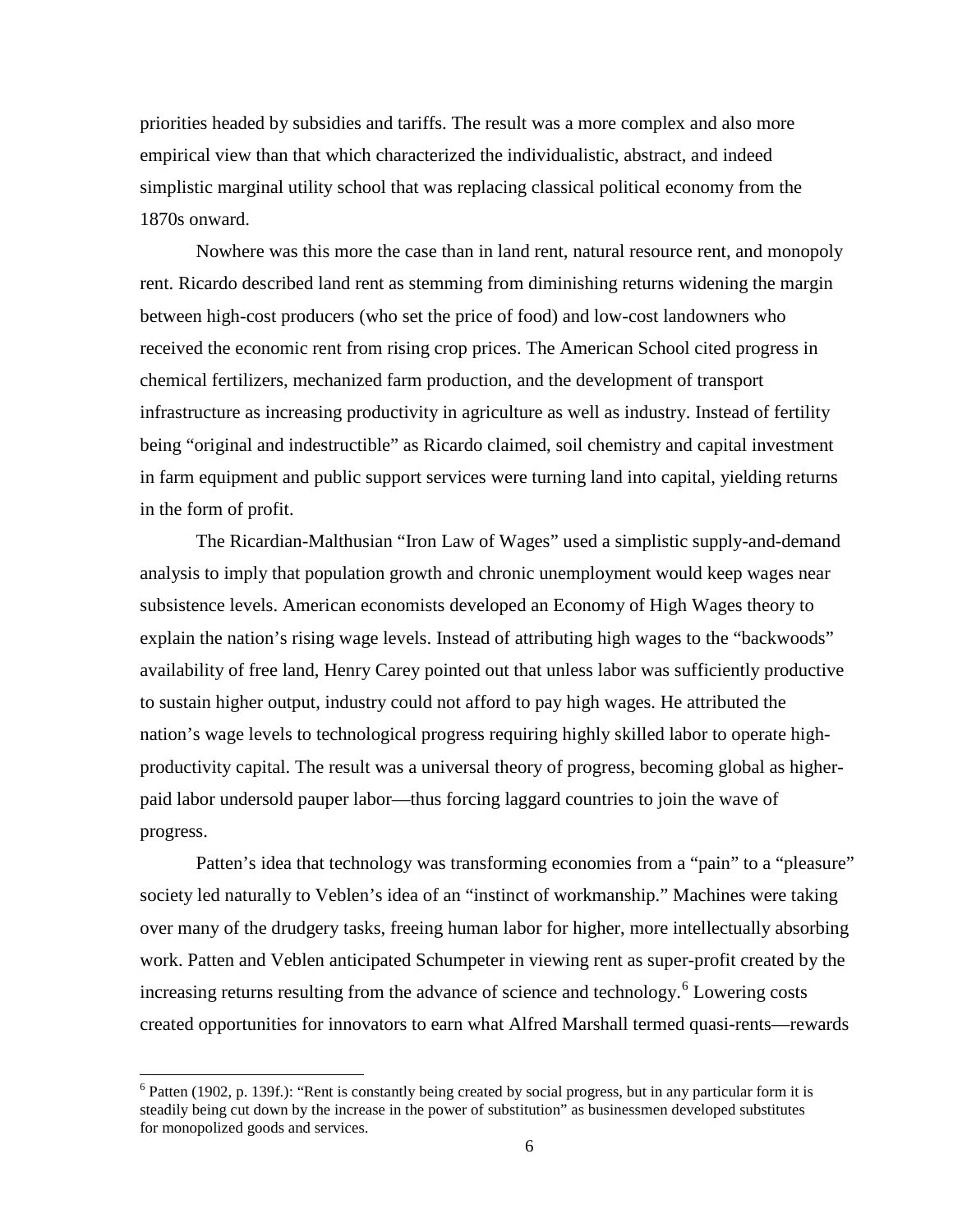for innovation in contrast to income raked off by idle rentier*s*. Gutenberg's innovation of movable type to print the Bible and other books, for example, enabled him to sell them at the same price as competitors using more costly hand copying and engraving systems.

This line of analysis prompted Veblen to describe increasing returns as leading to the monopolies being organized by Wall Street. It was in this financial arena that progress became untracked by monopoly rent used for financial speculation and trust building.

Marshall's generation treated current production and consumption as the "real" economy. Despite the transformative role that finance has played, subsequent mainstream economists treat markets as if most money is paid for goods and services, not real estate, bonds, stocks, or other assets. Money and prices appear only as a veil, as "counters." Price changes are viewed merely as replacing pounds with kilograms (or pounds sterling with dollars). Production and consumption constitute the "real" economy, while money and prices and debt—are only a means of circulating goods and services, not as imposing a debt overhead. Debt is a matter of choice—to consume in the present rather than later, or to invest to make a profit, not as unnecessary "watered costs" or unproductive loans or debts.

Yet all money and credit is debt, after all—and debt determines who gets what, and how income is distributed or siphoned off. By excluding this line of analysis, the mainstream approach diverts attention from the financial speculation and debt overhead on which Veblen focused.

### **ELABORATING THE CONCEPT OF ECONOMIC RENT TO FOCUS ON UNEARNED FORTUNES**

Writing two decades before Veblen, the journalist Henry George obtained a popular following by denouncing landlords and urging taxation of the land's full rental value. But lacking grounding in classical value and rent theory, he was unable to express his ideas in formal economic terms, and adamantly opposed extending the concept of economic rent to the banking sector. And George soon turned to attacking socialists and other Progressive Era campaigners for promoting reforms other than his Single Tax panacea. Nonetheless, his campaigning inspired fear among landlords, bankers and other rentier*s* that the concept of economic rent would be used to limit their gains. Veblen (along with Patten) fought a rear-guard effort against the new mainstream. While George's followers retained a Ricardian focus on agricultural land, he emphasized financial speculation, recognizing that land rent was being capitalized into mortgages and paid to bankers.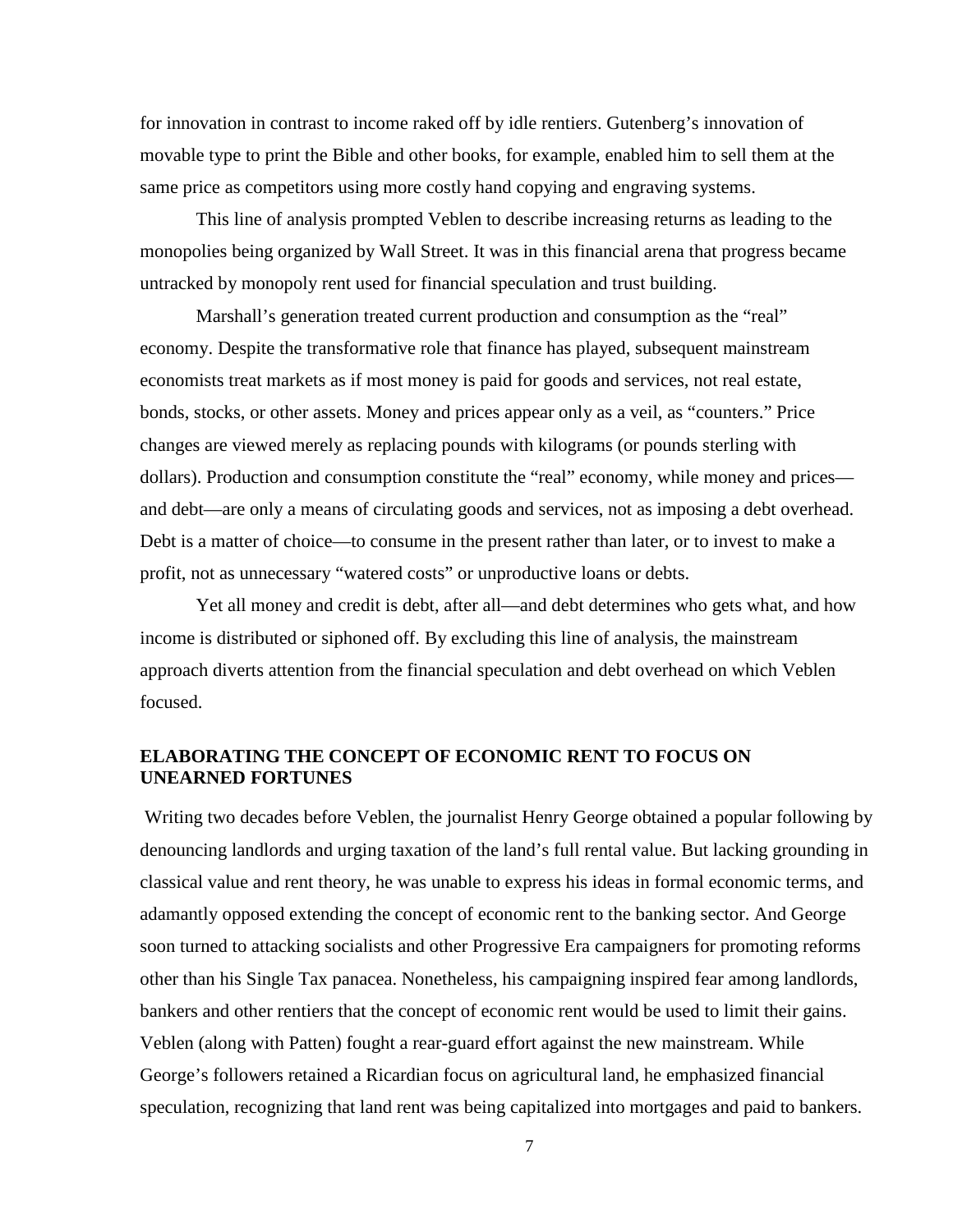Veblen described how credit was being created for speculative reasons rather than to finance the production of goods and services. Pre-Ricardian political economy had focused on debt and interest (especially James Steuart, Malachy Postlethwayt, and Adam Smith). But postclassical economists turned their attention away from the monetary and financial dimension of life, which Veblen termed "pecuniary." Mainstream economics strips away these embedded characteristics.

Denial of the classical distinction between value and price (and hence, between earned and unearned income) was led by John Bates Clark in the United States, and by a similar "pragmatic" tradition in European supply and demand analysis. From Veblen's perspective this attempt at "universals" trivialized economics. Criticizing business schools for teaching how to make money by creating extractive financial tollbooths without increasing society's productive powers, he found rentier interests behind the narrow-mindedness that ignored the predatory character of rent and interest. The emerging "individualistic" orthodoxy had a pro-rentier bias, endorsing practices that bled the productive economic core to support a neo-rentier class.

To recognize charges over and above the economy's necessary engineering costs, analysis must take into account institutional factors—especially financial dynamics and other rentier overhead. There are many ways to embed a given mode of production, and some are freer of rentier charges than others. Soviet Russia, America, Japan, Britain, and Germany shared a similar technological repertory of power production, automotives, air transport, and computer science in the 1970s and 1980s, yet had different property and banking systems and price regulation for public infrastructure and other monopolies. Land rent, mineral rent, financial returns, and monopoly pricing are country-specific and time-specific, and hence find little role in models seeking to depict economics as an abstract natural science on universal principles like physics and chemistry.

By placing rent in its financial context and political setting, Veblen became part of the sociology discipline, consigned to the basement of the social sciences to exclude from the core curriculum discussion about tax reform and other checks or regulation concerning how economic rent was obtained by ownership rights and privileges, monopolies and political corruption.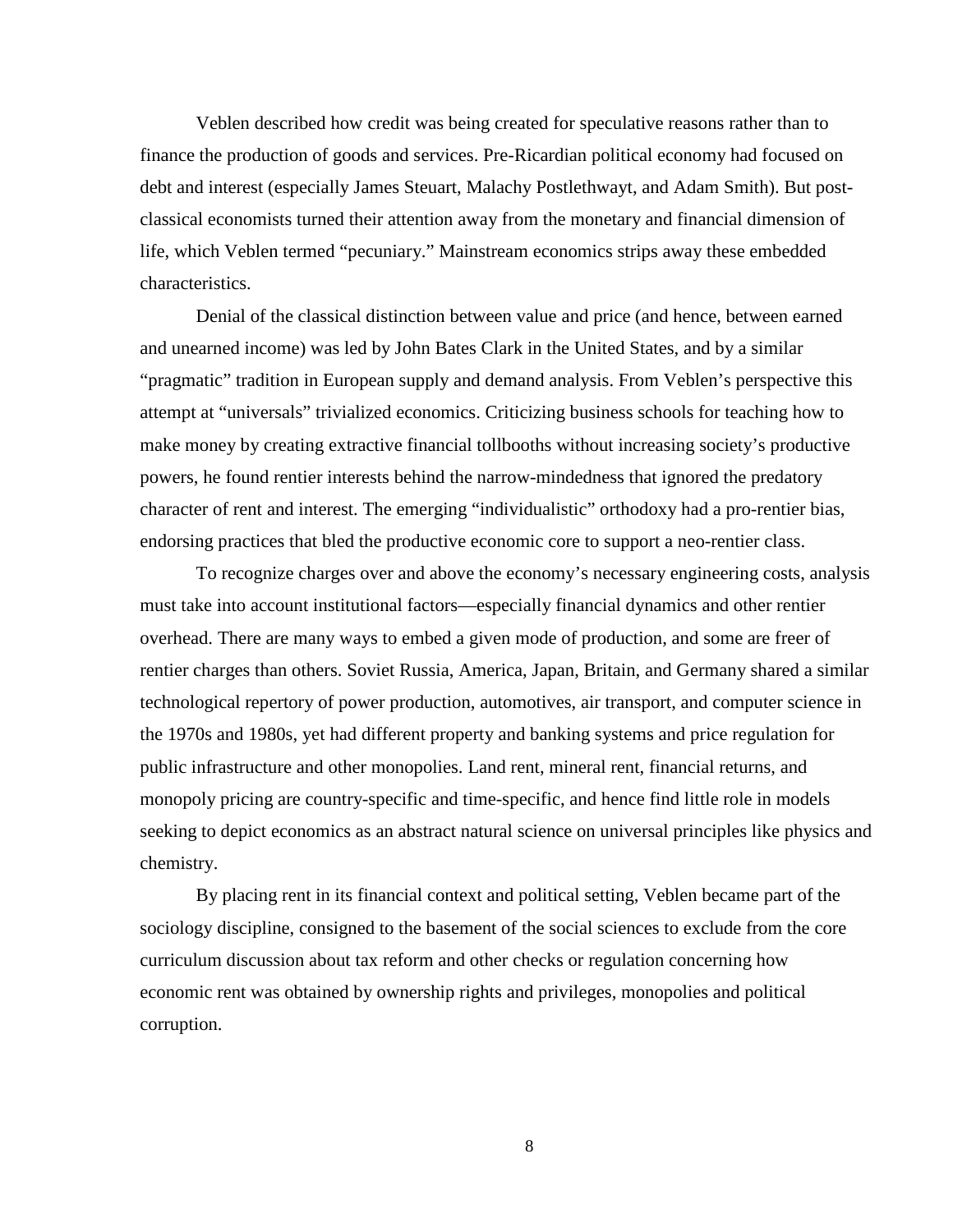### **THE RENTIER***S* **SEEK TO LIMIT THE SCOPE OF ECONOMIC ANALYSIS TO MAKE THEMSELVES INVISIBLE**

The post-classical school accused its institutionalist critics and social reformers of being "anti-theoretical." Geoffrey Hodgson opens his *Evolution of Institutional Economics* by citing representative statements from mainstream economists claiming that institutionalism is more descriptive than analytic, succumbing to a plethora of facts and therefore belonging more to the sphere of sociology than economics. Ronald Coase's complaint that institutionalism "was 'not theoretical but anti-theoretical' has been repeated uncountably by others  $\ldots$ <sup>[7](#page-9-0)</sup>

The empirical trend among the American School of protectionist economists had a long pedigree going back to Daniel Raymond and Friedrich List (in the time he spent in Pennsylvania in association with Mathew Carey).<sup>[8](#page-9-1)</sup> In 1848, Calvin Colton (a protectionist economic writer close to Henry Clay) wrote that economic generalities applicable to Britain and other European nations were "entirely inapplicable" to the United States. The differences in economic and social structure between the United States and Britain had not "been duly weighed as an element of public economy." Rather than the precepts of British political economy being universal in scope, "public economy has never been reduced to a science, and … all the propositions of which it is composed, down to this time, are *empirical* laws" (Colton 1848, pp. 18, 46, and 38).

Economics thus finds little objective universally agreed-upon principles to analyze the costs and benefits of protective tariffs, industrial subsidies or privatized versus public ownership or operation. Models of economic rent and the political context for economic policy are ideological. This opens up discussion of progressive alternatives to British free trade economics and political assumptions rationalizing the status quo as equilibrium.

Taking the lead in developing new general laws for how industry was becoming financialized, Veblen countered the post-classical conflation of rent and interest with profits ("earnings") on three major grounds:

<span id="page-9-0"></span><sup>&</sup>lt;sup>7</sup> Hodgson (2004, p. 3), citing Coase (1984, p. 230) and Langlois (1986, p.5): "The problem with the Historical School and many of the early Institutionalists is that they wanted an economics ... without theory."

<span id="page-9-1"></span><sup>8</sup> In his *Outlines of American Political Economy* (1827), Friedrich List wrote: "American national economy, according to the different conditions of the nations, is quite different from English national economy." I discuss this early period of institutionalism in Hudson (1975, pp. 45–54 and 115–32).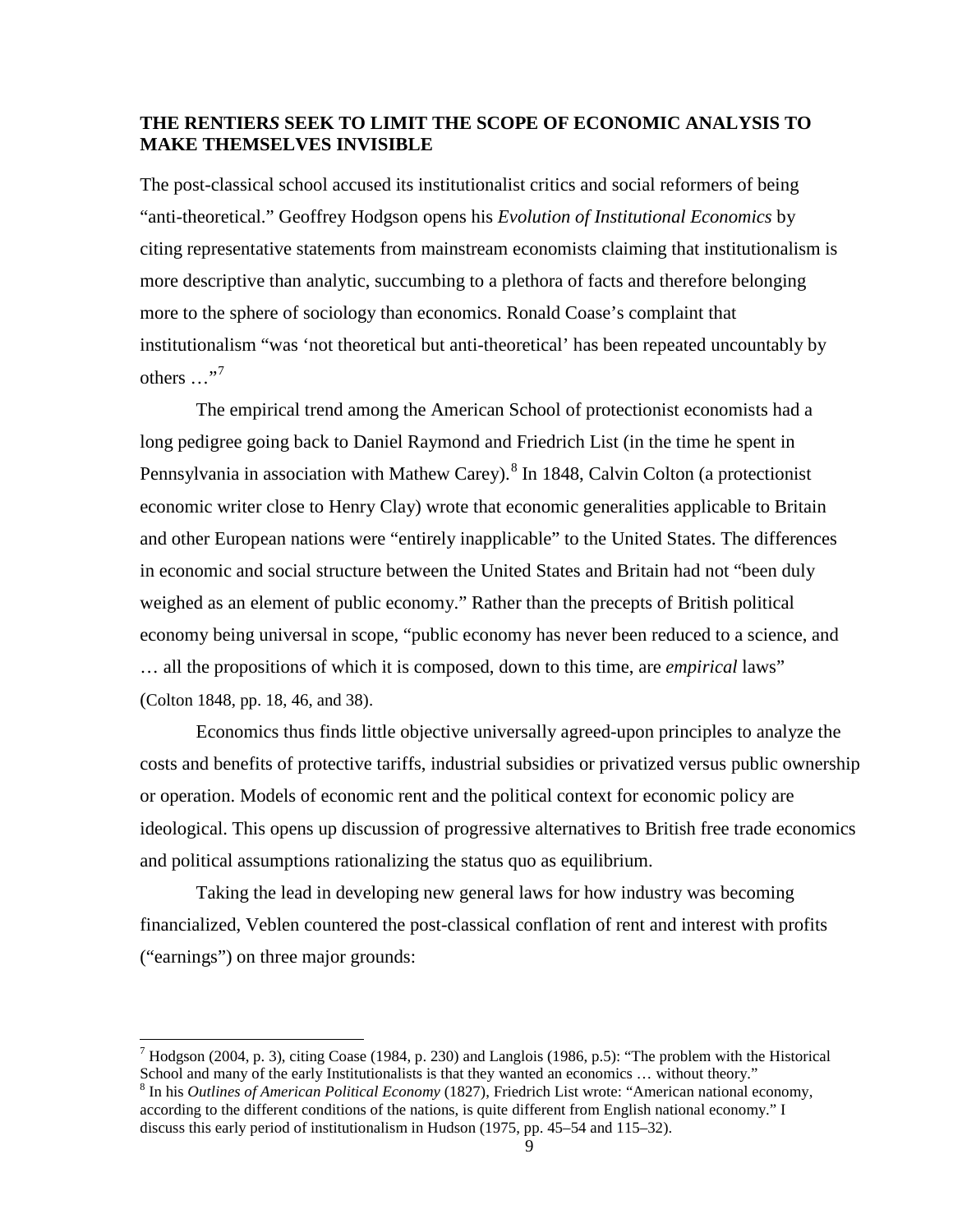(1) The timeless and decontextualized generalities drawn by the pro-rentier logic used circular reasoning to justify the status quo as being natural and in equilibrium. By definition, there was no rentier exploitation, even as economies were polarizing. Assuming that every income recipient is paid for a contribution to production implies that the existing distribution of property and mode of financing are optimum. There thus seems to be no need for reform or regulation, either socialist or protectionist.

(2) It is not a virtue for post-classical economics to be value-free. Denying the concept of economic rent as the excess of market price over cost value leads to a conflation of land with capital, rent with interest. Land is treated as a "factor of production," not a monopoly right independent of production, a privilege to put an economic tollbooth in place to extract rent.

(3) Excluding the political dimension of classical political economy is implicitly *laissez faire*. It leaves no role for government—the only power able to regulate and tax land rent and prevent the financial sector from turning itself into an oligarchy. "Free market" opposition to government regulation blocks reforms aimed at bringing prices in line with costs so as to make economies more efficient. "One-size-fits all" generalities lead to Margaret Thatcher's intolerant and censorial assertion: "There is no alternative."

In sum, over-simplicity in excluding discussion of the rentier*s'* free lunch achieves a higher level of abstraction by ruling out concepts that would deem rentier income to be unearned and hence unnecessary. All such revenue—economic rent—is "institutional" in the sense that it is not based on the universals of technological costs of production or abstract "supply and demand." Institutions, especially banking and tax systems, are not universal but are historically determined.

Focusing on status quo costs burdened with heavy rentier charges implies that an input is worth whatever the buyer pays for it. In practice, this means whatever a bank will lend against its collateral value or income stream. This depends on the terms on which loans are made and regulated. Taking the prices of land or monopoly "tollbooth" rent-extracting rights as "givens" means accepting whatever investors must lay out as a valid cost, including payments for rent-extracting privileges or bank credit created with little inherent production cost. Rentier privileges are capitalized without regard to necessary labor cost on which classical economists focused in isolating the "free lunch" element of price *not* reducible to labor.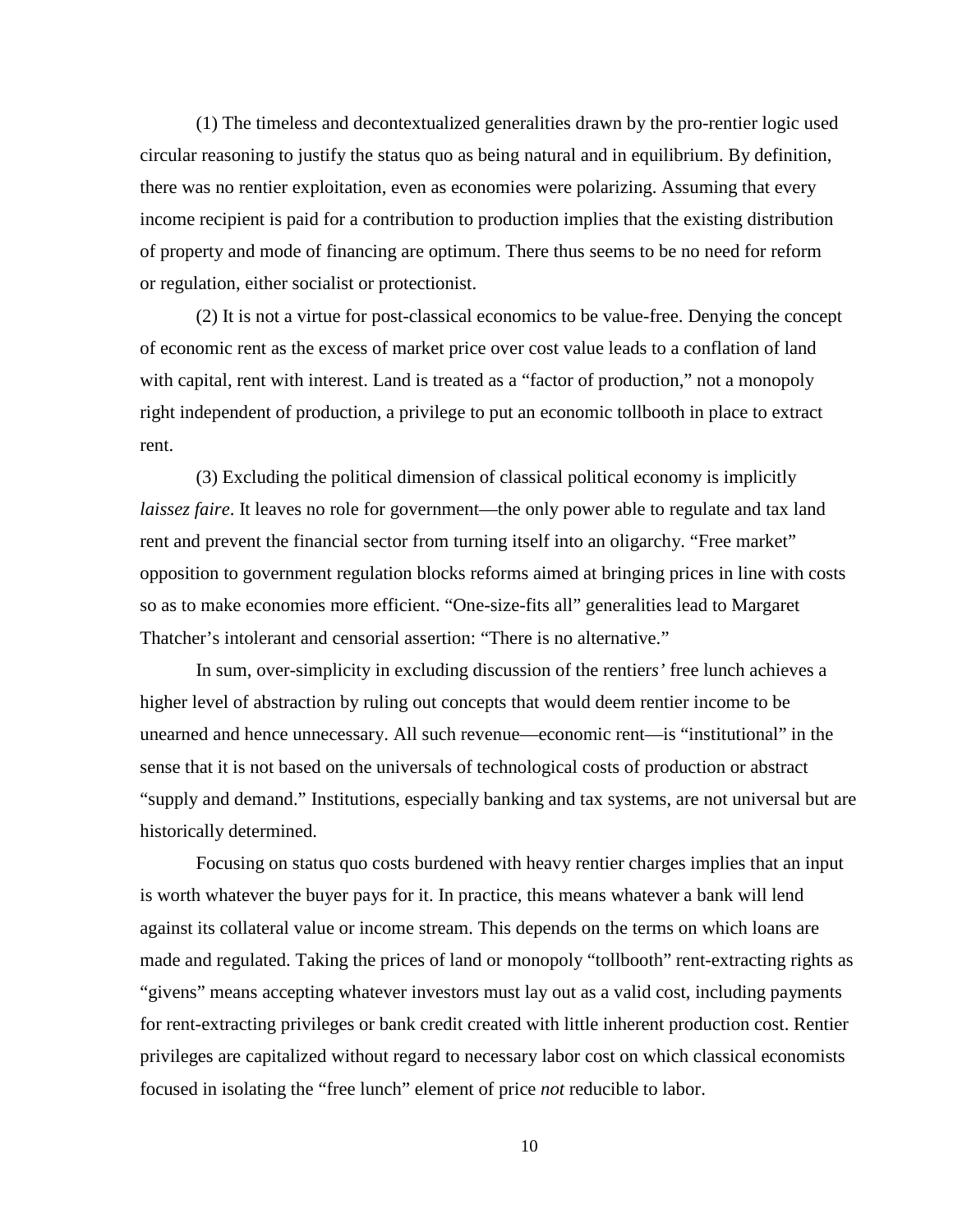Housing and land ownership were more widely distributed in the United States than in Europe, largely on credit as banking entered into a symbiosis with real estate and other rentextracting activities. Mortgage credit often absorbs the entire land rent. Financing charges are built into the acquisition price of property or rentier rights, but are not intrinsic to production and have no counterpart in an engineering view of the economy. Wall Street insiders refined the practice of simply issuing bonds to themselves ("watered stock"). These unnecessary "false costs of production," were factored into the cost of operating railroads and industrial trusts.

Such practices prompted Veblen to criticize Clark and also Marshall for ignoring the "pecuniary" financial dimension of life. This was a glaring error of omission in the new mainstream, along with monopolies and large real estate frauds started in colonial times, highlighted by the Yahoo land fraud early in the Republic, and capped by the railroad land grants. As Henry C. K. Liu describes how Veblen emphasized the predatory role of high finance:

Veblen put forth a basic distinction between the productiveness of "industry" run by skilled engineers, which manufactures real goods of utility, and the parasitism of "business," which exists only to make profits for a leisure class which engages in "conspicuous consumption." The only economic contribution by the leisure class is "economic waste," activities that contribute negatively to productivity. By implication, Veblen saw the US economy as being made inefficient and corrupt by men of "business" who deviously put themselves in an indispensable position in society. (Liu 2011)

## **CHANGING EVALUATIONS OF VEBLEN IN ACADEMIA—DORFMAN AND HIS CRITICS**

"If the eye offend thee, pluck it out"—or at least, distract attention from Veblen's line of analysis that opened the path for thinking about how institutions might be changed. Rather than dealing with Veblen's ideas that offended the post-classical mainstream, his critics ignored those with which they disagreed, and shifted attention to his striking personality. It is an old rhetorical trick of lawyers: character assassination of unfriendly witnesses. As Aldous Huxley quipped in *Brave New World*: "Great is truth, but still greater, from a practical point of view, is silence about truth. By simply not mentioning certain subjects … totalitarian propagandists have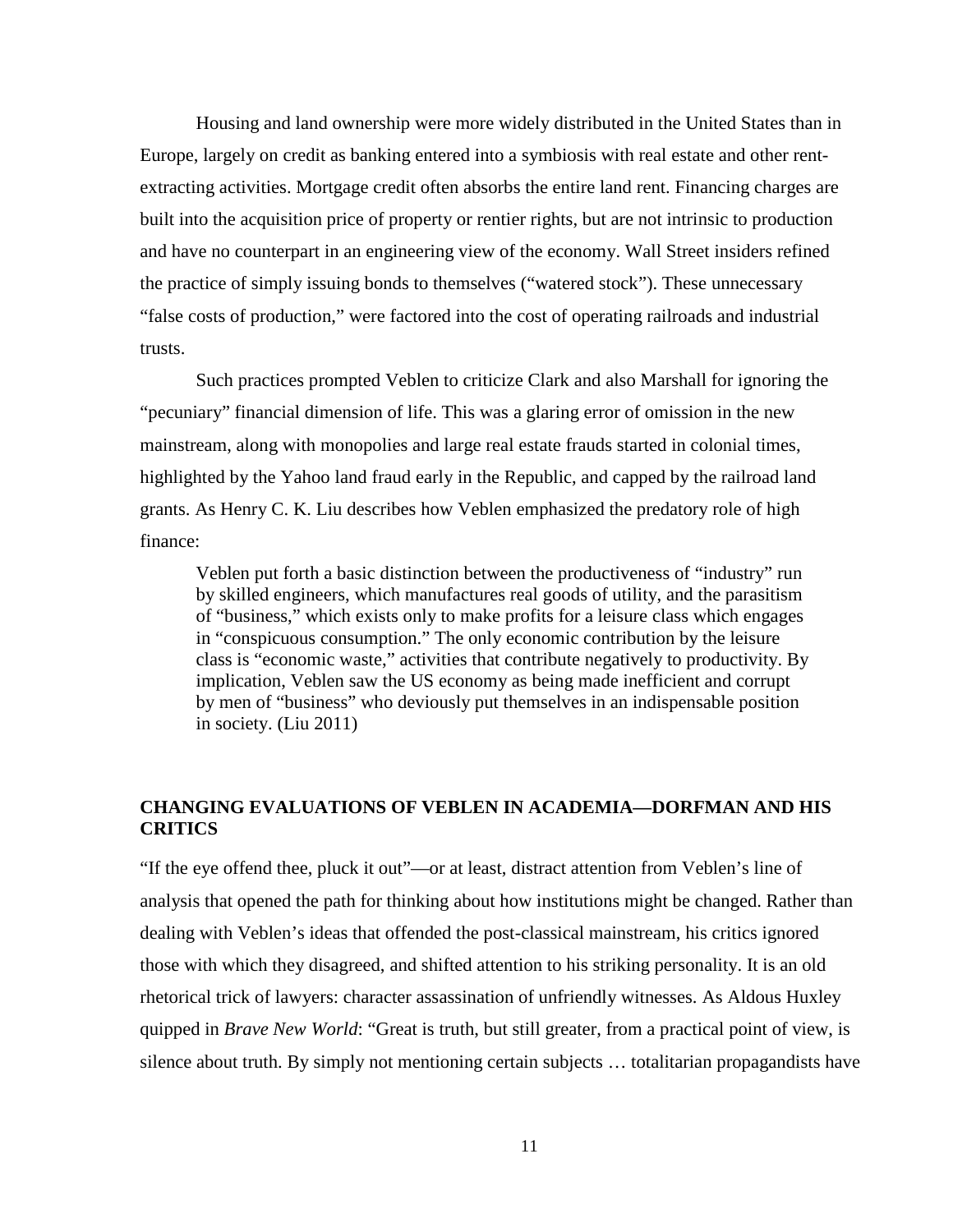influenced opinion much more effectively than they could have by the most eloquent denunciations."

Columbia University professor Joseph Dorfman's long-standard biography of Veblen made him non-threatening by taking his ideas out of their  $19<sup>th</sup>$ -century political context that focused on land, finance, and monopolies with a view to minimize rentier charges. Rejecting this intellectual context on ideological grounds, Dorfman wrote an anecdotal soap opera that found favor with Columbia's Economics Department's prevailing pro-rentier ideology.

The department had always been free trade and pro-British. As the early center for opposition to Henry George's land-tax advocacy—and hence to the analysis of land rent as unearned income—most professors found Veblen's analysis of land speculation anathema. Dorfman's dissertation advisor was Wesley Mitchell. Trained by Veblen, his lectures on *Types of Economic Theory* provide a good fair-minded treatment. But he was on leave out of the United States most of the year when Dorfman was writing his book.<sup>[9](#page-12-0)</sup> The result sanitized Veblen from a perspective typical of his Columbia colleagues, airbrushing out Veblen's focus on rentier*s.* Dorfman did the same thing with his five-volume overview of American economic thought, censoring the protectionist and technology mainstream that dominated US policy and political debates throughout the  $19<sup>th</sup>$  century. On balance, he was the kind of academic whom Veblen's *Higher Education in America* skewered for being so narrow-minded.<sup>[10](#page-12-1)</sup>

The past decade has seen a reaction against Dorfman's treatment of Veblen. The  $4<sup>th</sup>$ Conference of the International Thorstein Veblen Association, held at The New School on May 12, 2002, was highlighted by Steven Edgell's paper on "Dorfman's Account of Veblen." Russell and Sylvia Bartley's biographical study of "Veblen's Formal Education at Carleton College 1874-1880" also criticized Dorfman's treatment of Veblen. (Alas, these proceedings were not published.) Their point was that Veblen was in the majority in his own context. Although America is not very Norwegian, Minnesota certainly was. The Bartleys characterize him as a "folk savant," a common phenomenon in Norwegian communities—a brilliant exception to the conformist norm. This role would have provided Veblen with self-confidence to take on the establishment. It certainly helps to be an outsider to recognize dysfunctional

<span id="page-12-0"></span> <sup>9</sup> Dorfman published his study of Veblen before submitting it as a dissertation, which explains why the dissertation did not cite page numbers or other references—not even the title of Veblen's own doctoral dissertation at Yale (which was stolen from the library the following year). Columbia dutifully applauded, awarding Dorfman the Seligman Prize for distinguished scholarship in 1935.

<span id="page-12-1"></span> $10$  My own impression on meeting Dorfman on a number of occasions was that he was somewhat like how he described Veblen: outsiderish.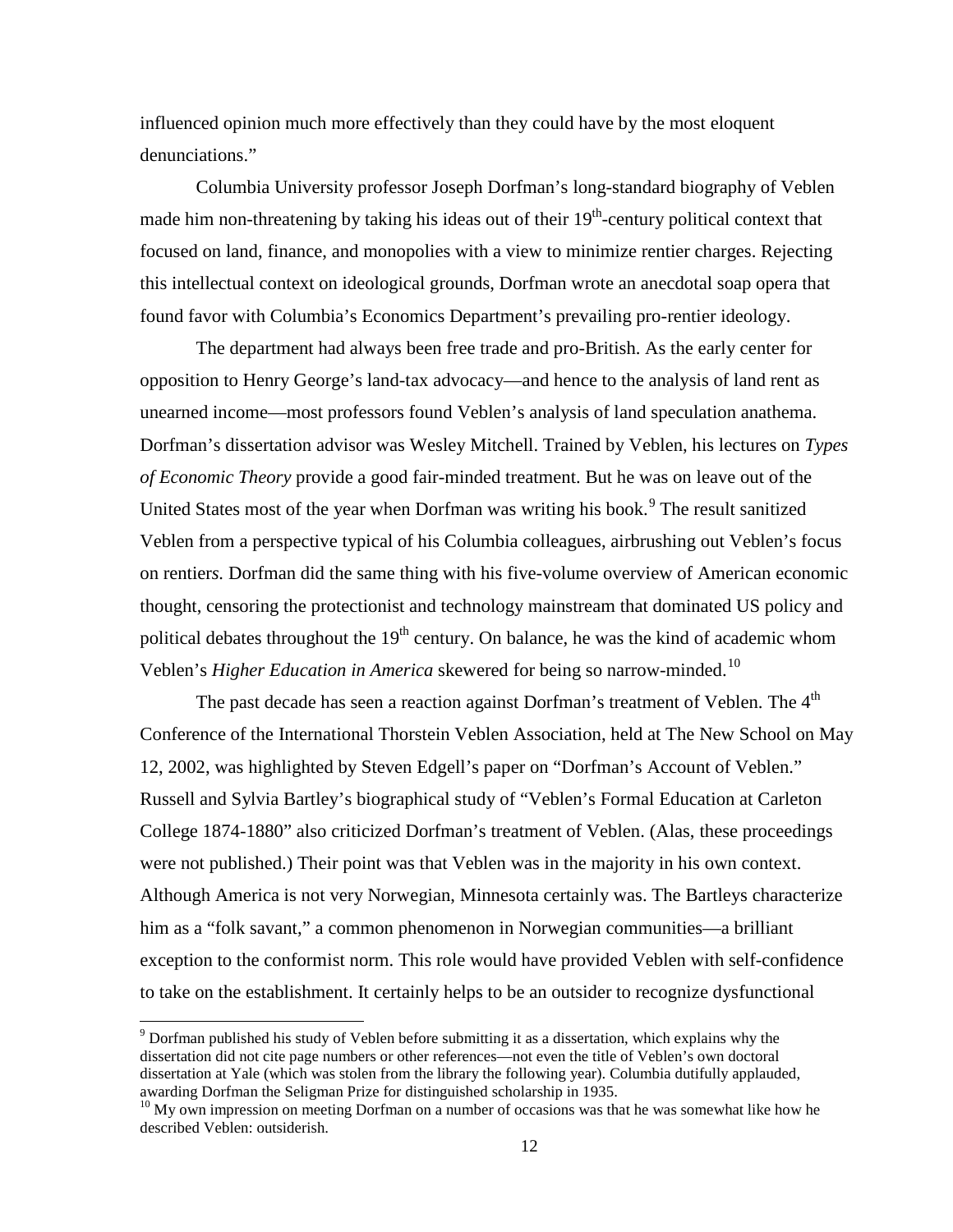social dynamics, economic hypocrisy, and egotism—and to see that what most people accept as natural will have to be changed if the economy is to be made more fair, lower-cost, and hence more competitive.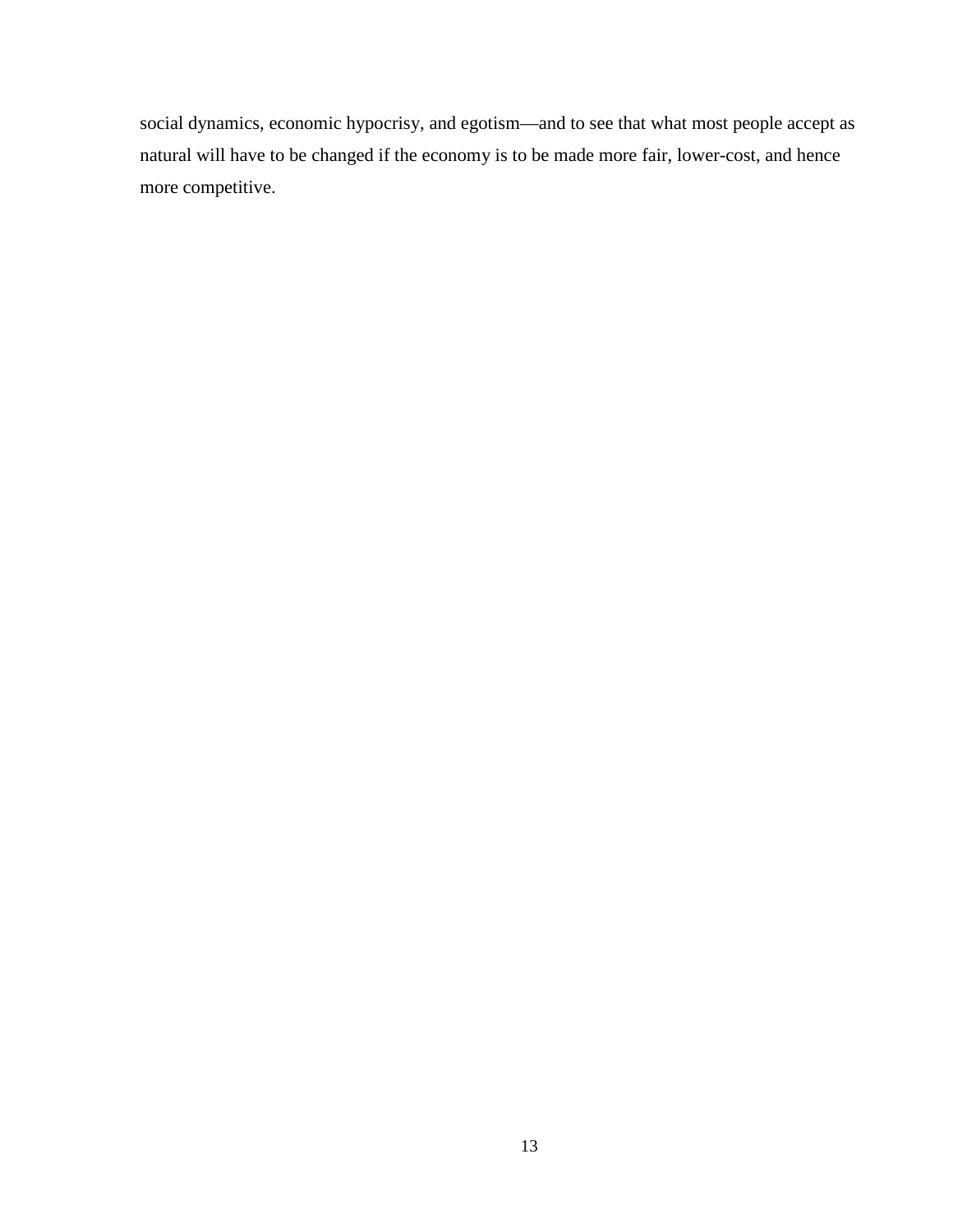## **VEBLEN'S DISPARAGING VIEW OF THE BUSINESS MENTALITY AND ACADEMIA**

Veblen criticized academic economists for having fallen subject to "trained incapacity" as a result of being turned into factotums to defend rentier interests. Business schools were painting an unrealistic happy-face picture of the economy, teaching financial techniques but leaving out of account the need to reform the economy's practices and institutions.

In a conclusion recalling Veblen's *Higher Education in America*, Herman Kahn describes how peer pressure leads experts to accept explanations that deviate from accepted concepts:

Educated incapacity often refers to an acquired or learned inability to understand or even perceive a problem, much less a solution. The original phrase, "trained incapacity," comes from the economist Thorstein Veblen, who used it to refer, among other things, to the inability of those with engineering or sociology training to understand certain issues which they would have been able to understand if they had not had this training. (Kahn 1979, pp. 482–484)

Kahn adds that this phenomenon occurs especially "at leading universities in the United States—particularly in the departments of psychology, sociology, and history, and to a degree in the humanities generally. Individuals raised in this milieu often have difficulty with relatively simple degrees of reality testing." The problem is greatest in economics, of course.

### **NON-INDUSTRIAL CHARACTER OF TODAY'S FINANCIAL CRISIS**

Today's bank privileges and the financial sector's rise to dominance are a survival of these precapitalist conquests and royal war debts that took root in Europe's Crusades. From antiquity to the sacking of Byzantium in 1204, the characteristic mode of financial accumulation was to loot the temples and palaces where societies stored their savings, and extract taxes as tribute from conquered populations. Military conquest evolved into the levy of land rent, while creditors used their gains to purchase monopoly privileges.

Industrial capitalism was more productive, although just as cruel in creating an urban labor force by driving cultivators off the land and forcing them to work for wages to live. This exploitation of wage labor at least employed workers, and took a great step forward by accumulating capital as part of the production process. In due course, employers found that increasing labor productivity (so as to create more surplus value) requires raising wages and living standards to provide higher education, better health and diets—and at a point, more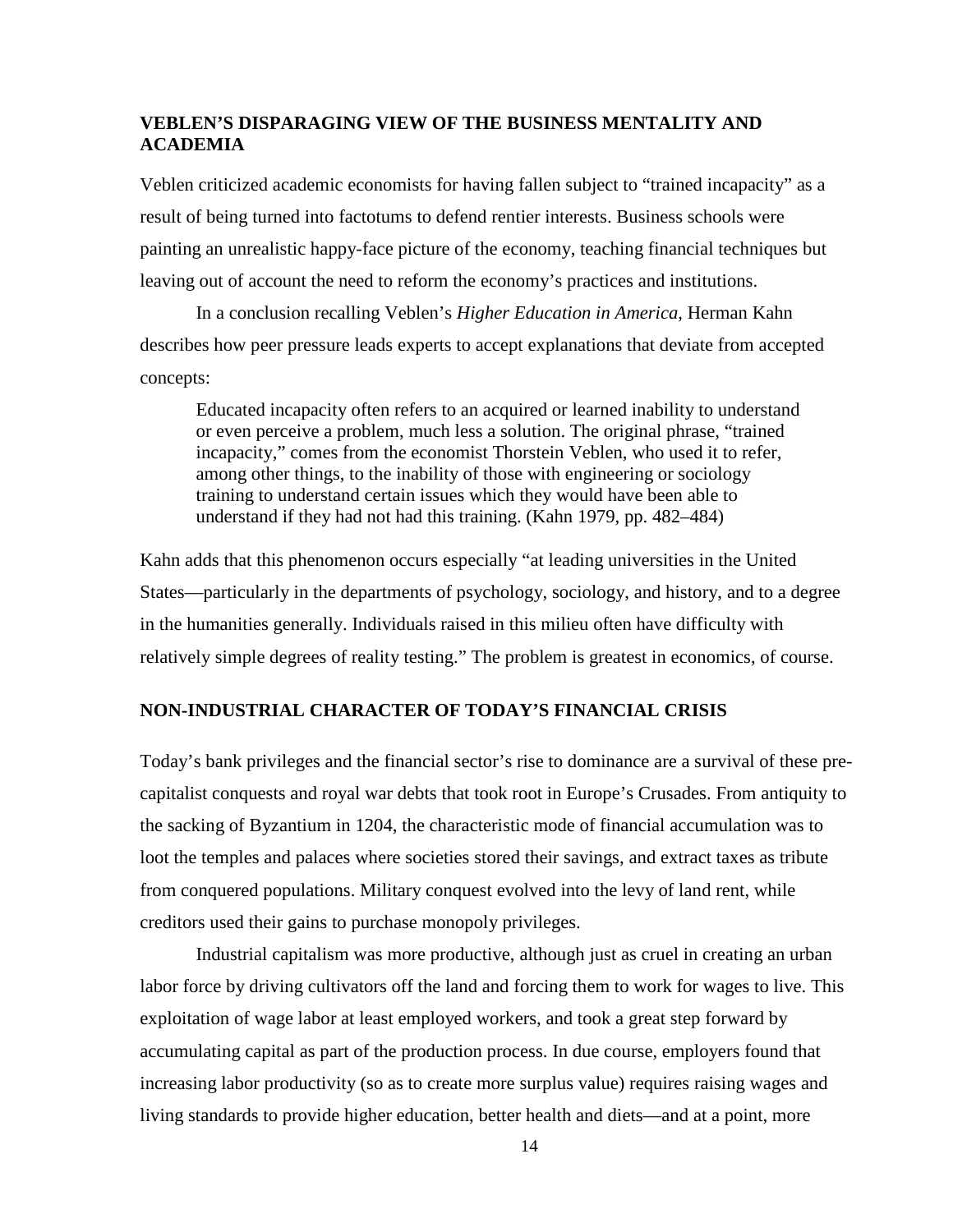leisure. So despite the aim of cutting costs to undersell competitors, technological innovation was accompanied by high-wage labor underselling pauper labor. That is why American manufacturers undersold their British counterparts—not only because of higher labor productivity, but because of the thriving domestic market as labor rose into the middle class.

This was done by a combination of government sponsorship and largely productive credit, including lending for home ownership. Mixed economies were out-competing those lacking strong public sectors to subsidize industry, sponsor rising productivity and prevent landlords, bankers, and monopolists from imposing heavy rentier charges. By the turn of the  $20<sup>th</sup>$  century, it seemed that the destiny of industrial capitalism was to evolve into socialism. Pensions, health care, roads and basic infrastructure, public education—all were coming to be provided outside of "the market." Industrial capital backed this policy as a means of shifting as many "external" costs as possible onto the public sector.

Writing earlier than Veblen, Marx was more optimistic that the imperatives of industrial capitalism would industrialize banking to fund industrial production. Nobody of his period expected the financial sector to mount a counter-revolution against the Progressive Era's reforms. From Ricardo to Henry George, Marx noted, industrialists had an innate hatred of land rent. Their aim was to obtain the economic surplus for industry, not leave it in the hands of a landed aristocracy. And the interest of banks seemed to lie with industry, not real estate.

Along with mineral rights and basic infrastructure, natural monopolies were expected to become part of the public sector, including the bankers' privilege of creating credit and charging interest with no corresponding cost of production. Followers of Saint-Simon hoped that banks would finance capital investment more by equity participation than by interestbearing debt. The economic program of enlightened industrial capitalism was to tax away rent and develop basic infrastructure, including banking, as a public utility and provide its services at cost or at subsidized rates (e.g., free roads rather than toll roads). This seemed to be the road along which industrial nations were moving in the years leading up to World War I. Economic democracy promised to liberate society from the hereditary land ownership, privatization of natural resources, and monopoly privileges surviving from feudal epochs.

But the war deflected the path of Western civilization. Taxes on land, natural resources, and the financial sector have been unwound. Labor is exploited fiscally by a regressive income tax (the early US income tax fell only on the well-to-do at its inception in 1913, not on wage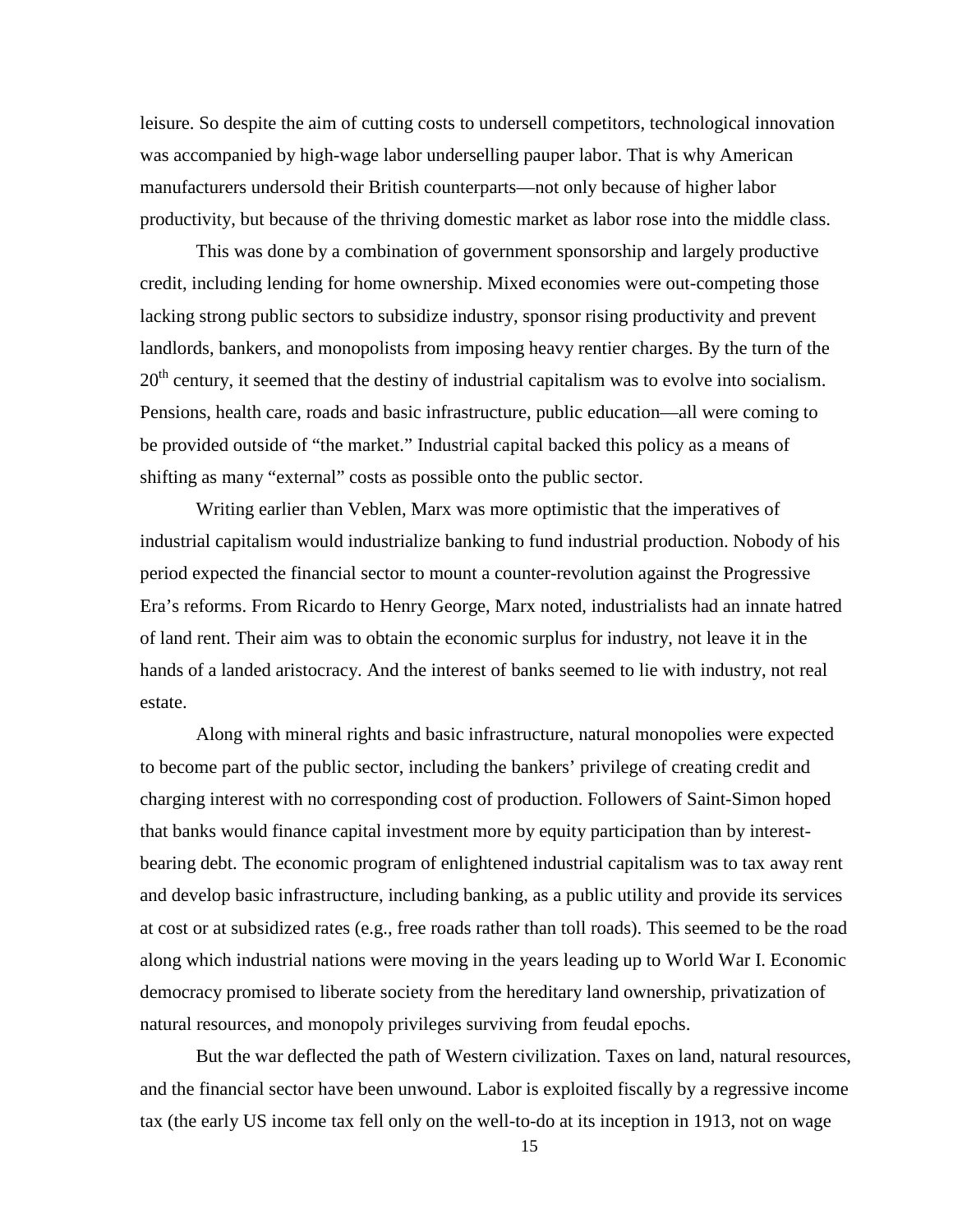earners), and by sales taxes on consumption such as Europe's Value Added Tax (VAT) as taxes are shifted off property. Property has been democratized—on tax-deductible credit while its price gains are taxed at lower rates than wages and profits, if at all. The 1% have managed to fight back and drive the bottom 99% into debt, headed by mortgage debt and a tax shift off property and financial wealth. Instead of industrial investment and public spending spurring expansion, finance capital's strategy is to find borrowers to purchase rent-extracting tollbooth opportunities.

The end result is austerity, as business as well as governments become deeply indebted. Debt pressures are leading governments to privatize public services, enabling a new class of debt-leveraged rentier*s* to make their gains by inflating the cost of living and doing business.

It wasn't supposed to be this way. Bank debts are not the result of prior savings emerging from the dynamic of industrial capitalism. Modern bank credit is created on computer keyboards. Unlike industry employing labor to, this electronic credit has almost no cost of production. It is empty "price without value" as defined by the classical economists, and is extractive rather than productive. It is lent against collateral already in place, not to create new means of production.

Aimed at reversing the Progressive Era's reforms, today's neoliberal (that is, anticlassical) counter-reforms have over-layered the industrial exploitation of wage labor, by finance capitalism indebting it via mortgage loans, student loans, auto loans, credit card overdrafts, and other bank debt. Labor is exploited as saver as well as debtor, with its pension fund set-asides turned over to financial managers. The pretense is that this turns labor into capitalists-in-miniature. But the dynamic is part of finance capitalism, not industrial capitalism. Instead of investing directly in means of production or giving pension contributors the voice in management that true ownership does, pension savings are lent out to indebt the industrial economy. Hedge funds and corporate raiders borrow to downsize companies, and outsource and offshore employment.

The result is a race to the bottom in terms of working conditions and living standards. Instead of making economies more competitive, austerity shrinks markets and leads to loan defaults, foreclosures—and emigration. The resulting crisis is being used as an opportunity to force yet more privatization of the public domain—on tax-subsidized credit. Neither Marx nor Veblen imagined that capitalism would take so self-destructive a path.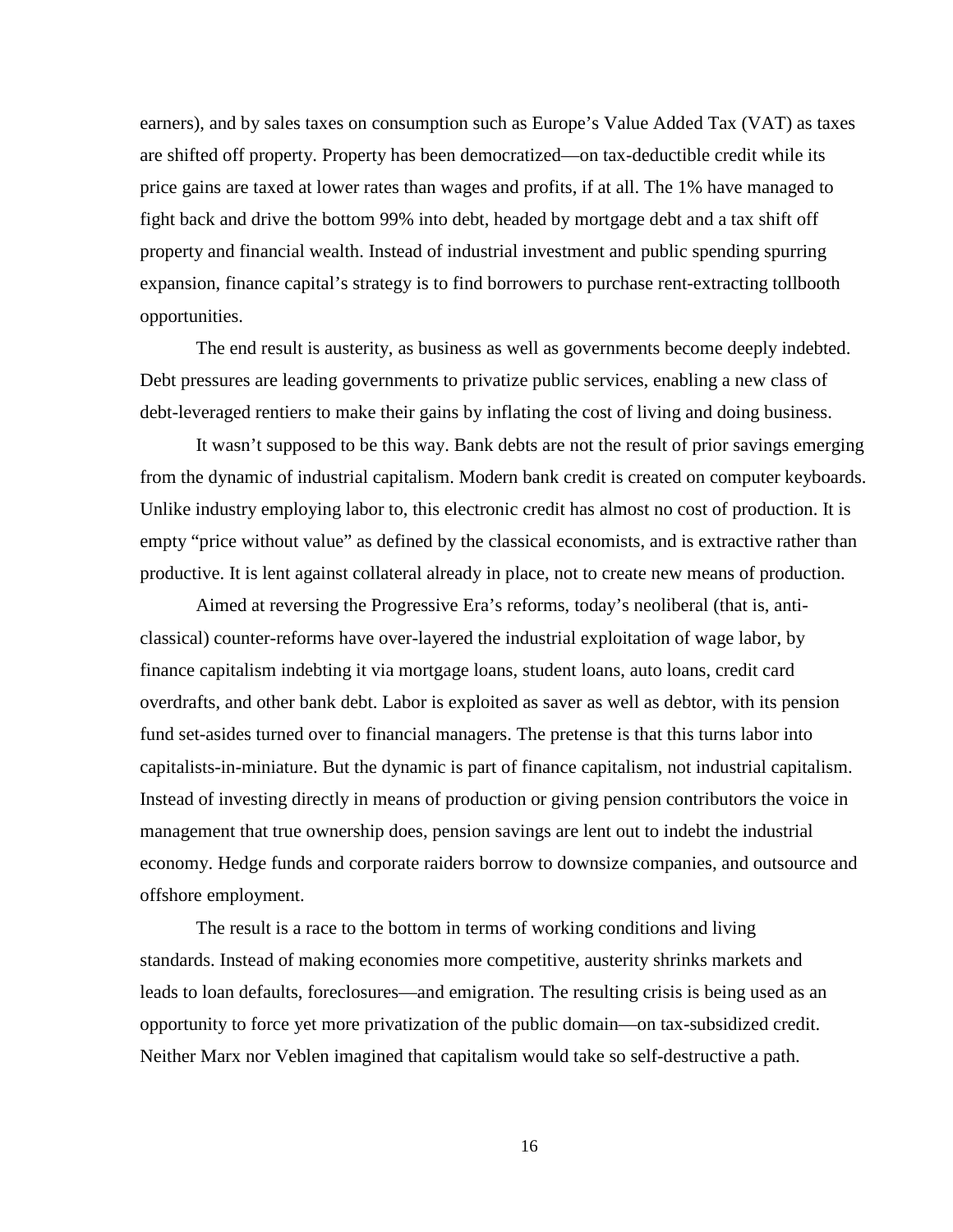#### **FROM MARX TO VEBLEN**

Early (and most non-Marxist) socialism aimed to achieve greater equality mainly by taxing away unearned rentier income and keeping natural resources and monopolies in the public domain. The Marxist focus on class conflict between industrial employers and workers relegated criticism of rentier*s* to a secondary position, leaving that fight to more bourgeois reformers. Financial savings were treated as an accumulation of industrial profits, not as the autonomous phenomenon that Marx himself emphasized in Volume 3 of *Capital*.

Headed by Lenin, Marx's followers discussed finance capital mainly in reference to the drives of imperialism. The ruin of Persia and Egypt was notorious, and creditors installed collectors in the customs houses in Europe's former Latin American colonies. The major problem anticipated was war spurred by commercial rivalries as the world was being carved up.

It was left to Veblen to deal with the rentier*s'* increasingly dominant yet corrosive role, extracting their wealth by imposing overhead charges on the rest of society. The campaign for land taxation and even financial reform faded from popular discussion as socialists and other reformers became increasingly Marxist and focused on the industrial exploitation of labor.

Home ownership was rising in the cities, on credit, and commercial investors mounted a campaign to persuade homeowners that cutting property taxes would benefit them as well as absentee owners. But what the tax collector relinquished became available to be pledged as interest to the banks. Mortgage debt soared as property taxes were cut—to a point where most rental value is now capitalized into mortgage loans and paid to the banks.

The Single Taxers slipped off the right wing of the political spectrum as they failed to link their campaign to see that bankers were the major contenders against landlords and the government to end up with the land rent, by capitalizing it into bank loans. They followed Henry George in becoming libertarian anti-government and anti-socialist ideologues—a selfcontradictory political stance, because government was the only power strong enough to tax and regulate land and monopolies, and counter the banking lobby. Veblen accordingly poked fun at the Single Taxers as ineffective idealists and out-of-touch sectarians (Veblen [1904] 1965, pp. 351–52fn.; Veblen [1906] 1919, p. 337).

Veblen described how the rentier classes were on the ascendant rather than being reformed, taxed out of existence, or socialized. His *Theory of Business Enterprise* (1904)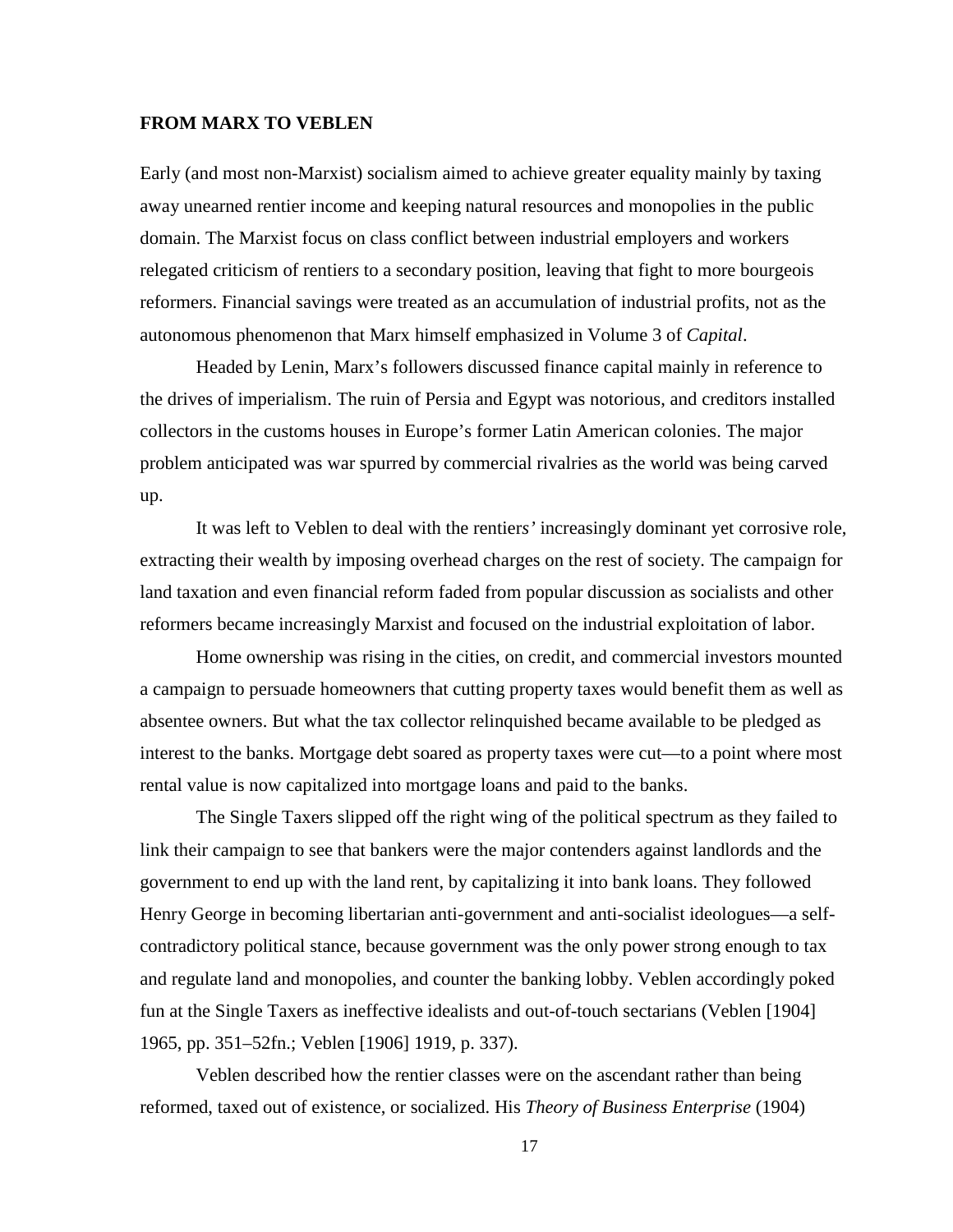emphasized the divergence among productive capacity, the book value of business assets, and their stock-market price (what today is called the Q ratio of market price to book value). He saw the rising financial overhead as leading toward corporate bankruptcy and liquidation. Industry was becoming financialized, putting financial gains ahead of production. Today's financial managers use profits not to invest but to buy up their company's stock (thus raising the value of their stock options) and pay out as dividends, and even borrow to pay themselves. Hedge funds have become notorious for stripping assets and loading companies down with debt, leaving bankrupt shells in their wake in what George Akerlof and Paul Romer have characterized as looting. $11$ 

After a wave of financial speculation and corporate fraud led the dot.com stock market bubble to burst in 2000, banks nurtured an even larger and more burdensome real estate bubble. Indebting the economy has enabled the financial sector to absorb most of the revenues squeezed out by the insurance and real estate sectors, along with the major monopolies (minerals, fuels and power, radio and television, telephones and transport) and privatized infrastructure sold off from the public domain to become rent-extracting opportunities. On top of the landlords—and now over industry—stand the bankers, lording it over them and using debt leverage to take control of governments as well. Yet neither socialist critiques nor those of mainstream economic futurists have focused on the financial takeover of society and its symbiosis with real estate and monopolies to which Veblen pointed. By the 1960s, theorists of the post-industrial "service economy" were focusing on information technology, not on the financial sector.

In emphasizing how financial "predation" was hijacking the economy's technological potential, Veblen's vision was as materialist and culturally broad as that of Marxists, and as rejecting of the status quo. Technological innovation was reducing costs but breeding monopolies as the Finance, Insurance and Real Estate (FIRE) sectors joined forces to create a financial symbiosis cemented by political insider dealings—and a trivialization of economic theory as it seeks to avoid dealing with society's failure to achieve its technological potential. The fruits of rising productivity were used to finance robber barons who had no better use of their wealth than to reduce great artworks to the status of ownership trophies and achieve

<span id="page-18-0"></span> $11$  See Akerlof and Romer (1993). This article is thoroughly in Veblen's tradition.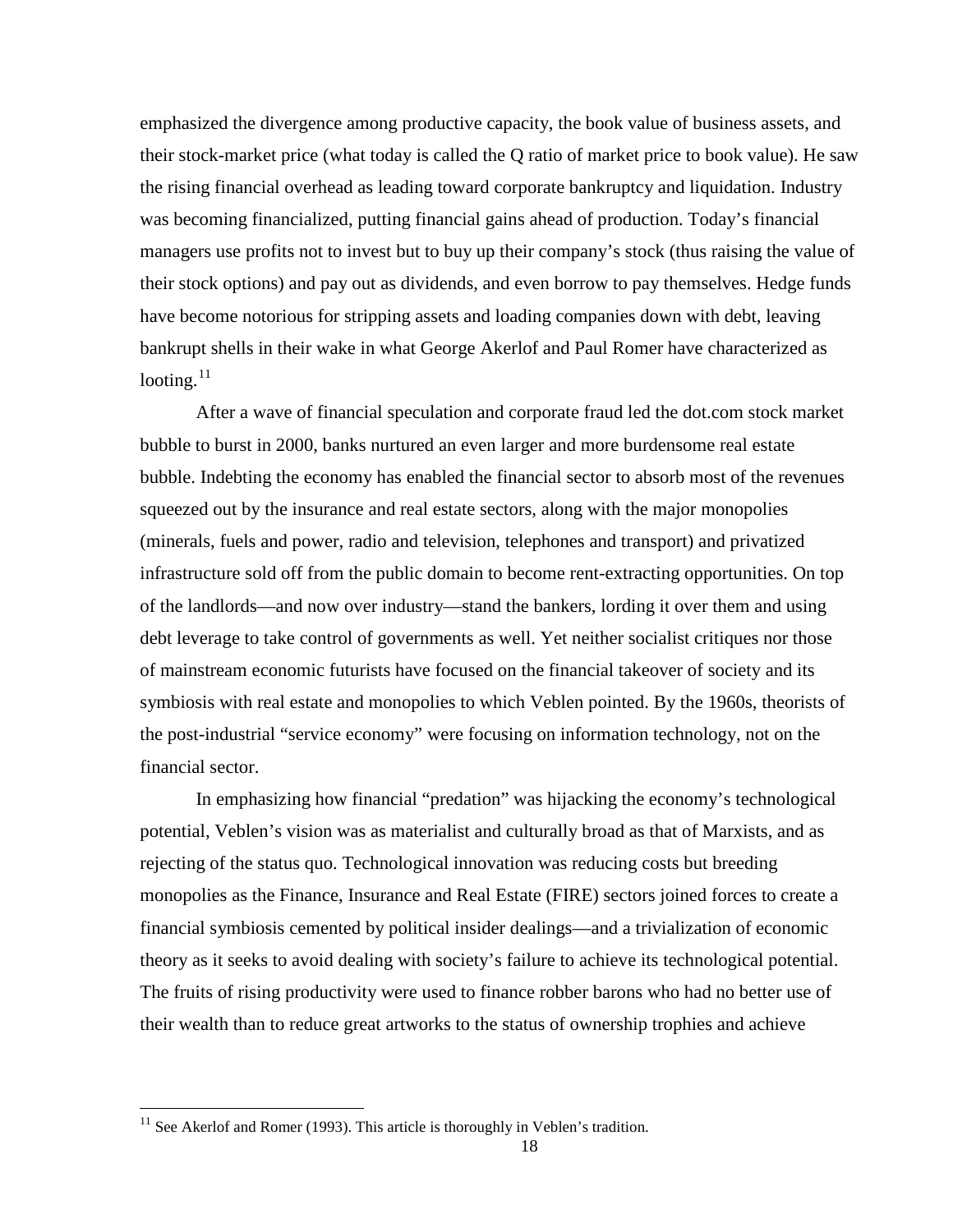leisure class status by funding business schools and colleges to promote a self-congratulatory but deceptive portrayal of their wealth-grabbing behavior.

Yet Veblen was as optimistic as Marx when it came to the prospects for industrial capitalism to uplift society. Whereas Marx expected it to subordinate banking and finance to promote industrial objectives—and for revolution to be led from below, by the working class (or its political party representatives)—Veblen anticipated that a managerial class of industrial engineers might lead the world toward a more rational, socially functional economy. As Ahmet Öncü observes in his remarks to the Istanbul 2012 Veblen conference:

In his chapter "A Memorandum on a Practicable Soviet of Technicians" published in *The Engineers and the Price System* [1921], Veblen talks about a possible future scenario. According to Veblen, capitalists will give up, albeit reluctantly, the ownership of industries not by force but by their own choice. Veblen offers this reasoning: "It should, in effect, cause no surprise to find that they will, in a sense, eliminate themselves, by letting go quite involuntarily after the industrial situation gets quite beyond their control." (Öncü 2012)

But contrary to Veblen's expectation, industry has been financialized, and planning has been centralized in Wall Street, the City of London, the Paris Bourse, and Frankfurt, rather than in public hands or those of industrial engineers. Stock and bond markets, and even the mortgage market have been turned into arenas for gambling, with debt leveraging being the new means of appropriating property, using junk bonds as the weapon of choice. Opportunities for rent extraction and for capital gains that are taxed at only half the rate of profits, if at all. The upshot of this "economic game," as Veblen put it, is not capital investment in new plant and equipment to produce profits by employing labor, but speculative "capital" gains in asset prices—an exercise in promotion and collusion not unlike his country town example on a more gigantic financial scale.

Industrial engineers have been superseded by financial engineers as economic planners. MIT started as an engineering institution, but ended up with Paul Samuelson and other anti-classical writers teaching that economics was purely abstract and deductive precisely what Veblen attacked. Virginia Tech founded a College of Business in 1961 and used the term "rent-seeking activity" to describe public activity (e.g., James Buchanan at the ideological Center for Public Choice), not for private-sector rentier*s*.

The financial sector is unwilling to relinquish its hold simply because the economy is shrinking. Its dynamic is now crashing in a wave of debt deflation, imposing economic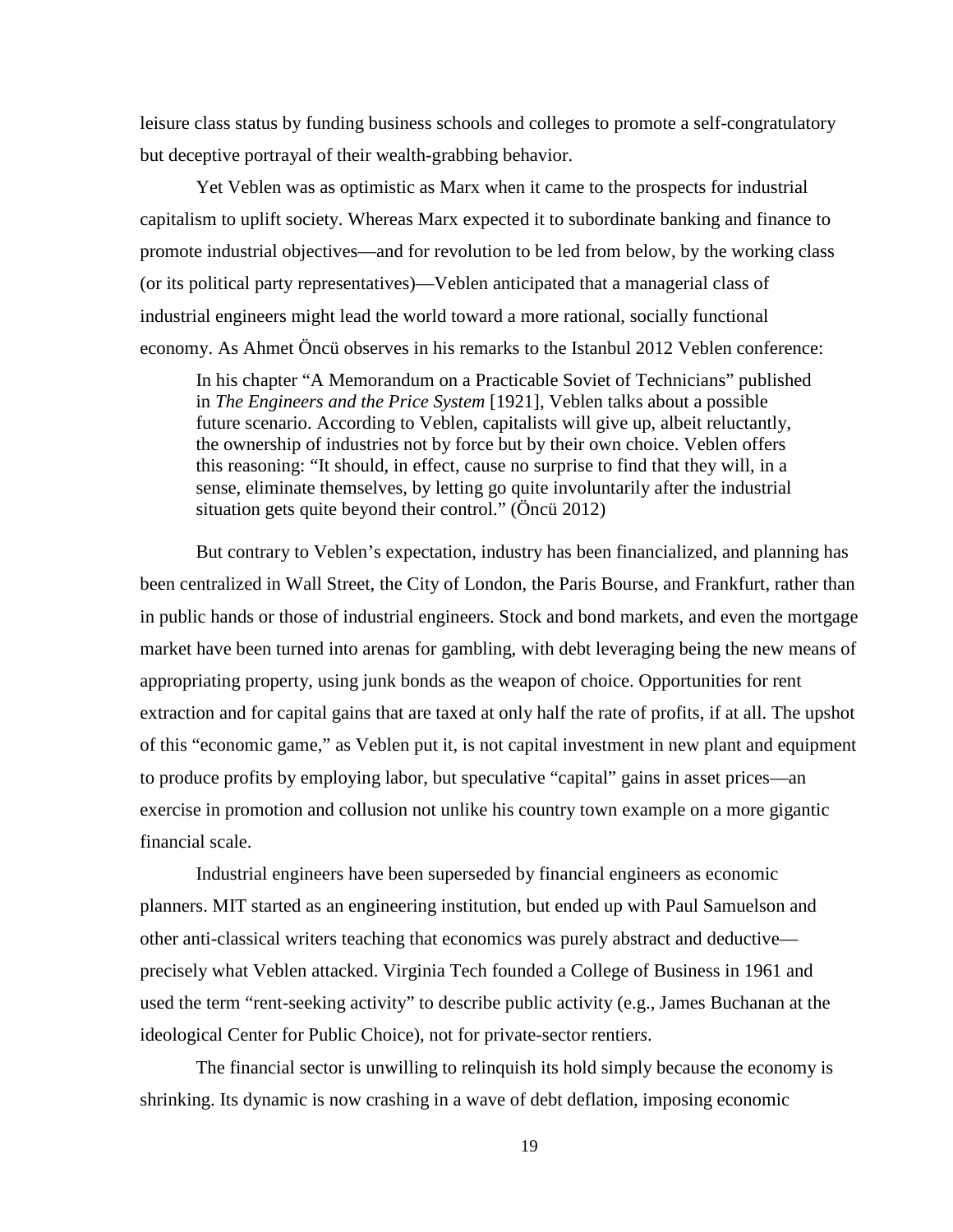austerity and unemployment. Debts are going bad, and foreclosure time has arrived. But instead of restructuring the economy to free it for renewed progress, the financial class sees today's crisis as an opportunity for a property grab to vest itself as a new elite to rule the  $21<sup>st</sup>$ century.

It would be a mistake to view today's finance capitalism as the "final stage" of industrial capitalism. The name of the new game is neofeudalism and austerity, and its preferred mode of exploitation is debt peonage. Like creditors in ancient Rome, today's financial power is seeking to replace democracy with a financial oligarchy. The result is a resurgence of pre-capitalist "primitive accumulation," by debt creation and foreclosure rather than the military conquests of past epochs.

#### **CONCLUSION**

As the heirs to classical political economy and the German historical school, the American institutionalists retained rent theory and its corollary idea of unearned income. More than any other institutionalist, Veblen emphasized the dynamics of banks financing real estate speculation and Wall Street maneuvering to organize monopolies and trusts. Yet despite the popularity of his writings with the reading public, his contribution has remained isolated from the academic mainstream, and he did not leave a "school." The rentier strategy has been to make rent extraction invisible, not the center of attention it occupied in classical political economy. One barely sees today a quantification of the degree to which overhead charges for rent, insurance and interest are rising above the cost of production, even as this prices financialized economies out of world markets.

The narrowing of Chicago-style monetarism and neoliberalism has left the economics discipline in much the state that Max Planck applied to physics from Maxwell to Einstein: Progress occurs one funeral at a time. The old conservatives die off, freeing the way for more progressive successors to take the steering wheel. But what makes today's economics different is that it actually would help to look backward, to the epoch before the financial sector and its allied rentier interests hijacked the discipline. The most systematic analysis of this process was that of Veblen nearly a century ago. It remains sufficiently relevant that Marxists and more heterodox critics have incorporated his theorizing into their worldview.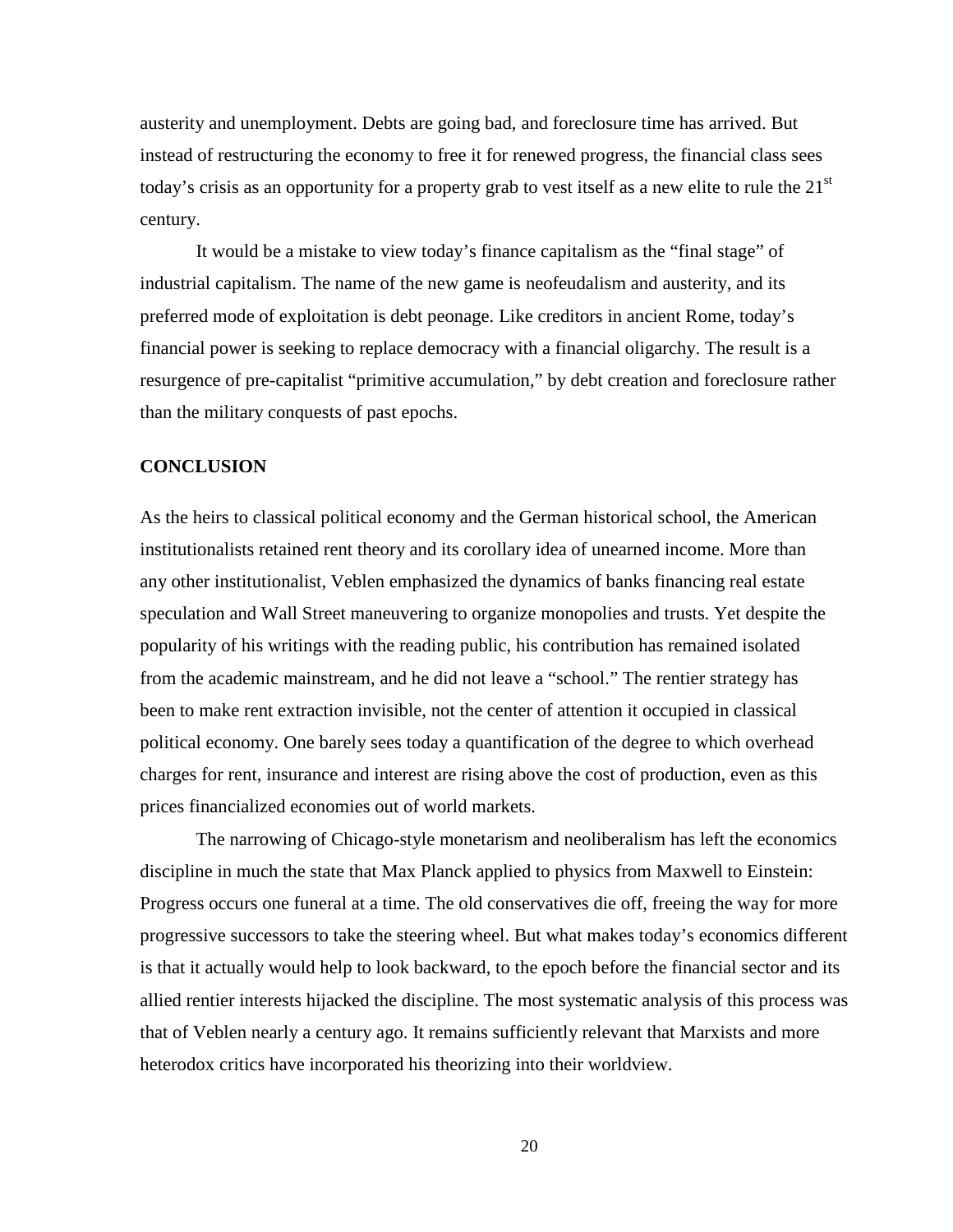#### **REFERENCES**

- Akerlof, George and Paul Romer. 1993. "Looting: The Economic Underworld of Bankruptcy for Profit." *Brookings Papers on Economic Activity* 1993(2): 1–73, also published as *NBER Working Paper No. R1869* (April 1994).
- Bartley, Russell H. and Sylvia Erickson Bartley. 2000. "Stigmatizing Thorstein Veblen: A Study in the Confection of Academic Reputations." *International Journal of Politics, Culture, and Society* 14(2): 363–400.
- ———. 2002. "The Formal Education of Thorstein Veblen: His Carleton Years, 1874-1880." Paper presented at the 4<sup>th</sup> Conference of the International Thorstein Veblen Association, May 12, 2002 (unpublished).
- Coase, Ronald. 1984. "The New Institutional Economics." *Journal of Institutional and Theoretical Economics* 140: 229–231.
- Colton, Calvin. 1848. *Public Economy for the United States.* New York: A. S. Barnes & Co.
- Dorfman, Joseph. 1946-1959. *The Economic Mind in American Civilization* (5 vols.). New York: Augustus M. Kelley.

———. 1934. *Thorstein Veblen and his America.* New York, NY: Augustus M. Kelley.

Edgell, Steven. 2002. "Dorfman's Account of Veblen: An Evaluation of a Problematic Intellectual Legacy." Paper presented at the  $4<sup>th</sup>$  Conference of the International Thorstein Veblen Association, May 12, 2002 (unpublished).

———. 2001. *Veblen in Perspective: His Life and Thought.* Armonk: M.E. Sharpe.

Fitch, Robert. 1996. *The Assassination of New York.* New York: Verso.

Hodgson, Geoffrey. 2004. *The Evolution of Institutional Economics.* London: Routledge.

Hudson, Michael. 1975. *Economics and Technology in 19th Century American Thought: The Neglected American Economists*. New York: Garland Press.

———. 2010. *America's Protectionist Takeoff: 1815-1914.* ISLET.

- ———. 2011. "Simon Patten on Public Infrastructure and Economic Rent Capture." *American Journal of Economics and Sociology* 70(4): 873–903.
- Kahn, Herman. 1979. "The Expert and Educated Incapacity." In *World Economic Development: 1979 and Beyond*. Boulder: Westview Press.